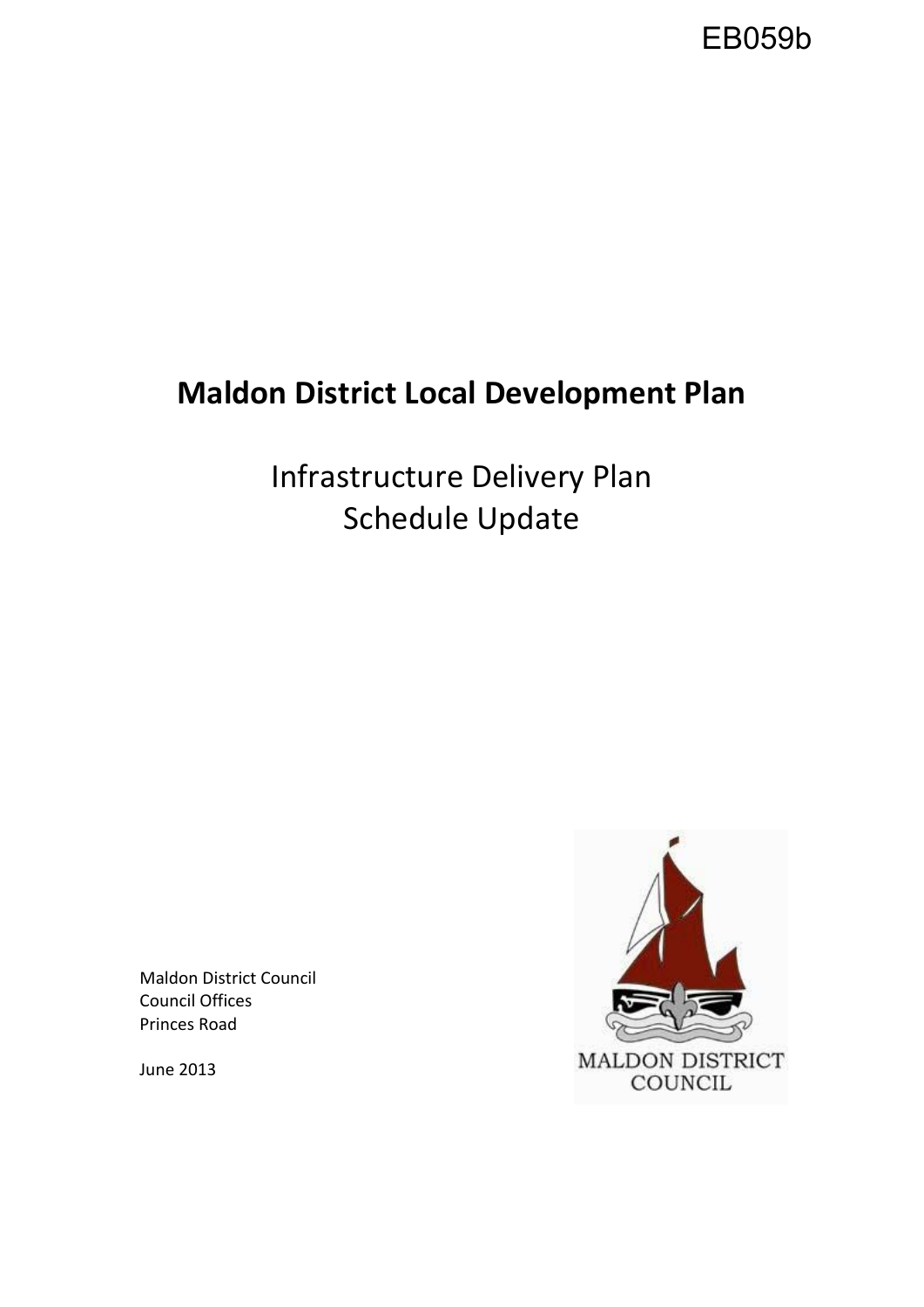#### **Introduction**

The Maldon District Infrastructure Delivery Plan (IDP) was produced in June 2012 to provide baseline information on key infrastructure to be considered as part of the production of the Maldon District Local Development Plan Preferred Options consultation document.

\_\_\_\_\_\_\_\_\_\_\_\_\_\_\_\_\_\_\_\_\_\_\_\_\_\_\_\_\_\_\_\_\_\_\_\_\_\_\_\_\_\_\_\_\_\_\_\_\_\_\_\_\_\_\_\_\_\_\_\_\_\_

This IDP Schedule Update provides an update to the IDP, and outlines the current situation in the District in relation to key infrastructure. The information in this Schedule is based on meetings and on-going consultation with Essex County Council and key infrastructure providers which have taken place between June 2012 and May 2013.

#### **Contents**

|     |                                     | Page No.       |
|-----|-------------------------------------|----------------|
| 1.0 | <b>Maldon and Heybridge</b>         | 3              |
| 1.1 | Education                           | 3              |
| 1.2 | Healthcare                          | $\overline{7}$ |
| 1.3 | Highways                            | 9              |
| 1.4 | Sustainable Transport               | 12             |
| 1.5 | <b>Utilities</b>                    | 13             |
| 1.6 | Telecommunications                  | 16             |
| 1.7 | Coast, Flooding and the Environment | 18             |
| 1.8 | <b>Emergency Services</b>           | 21             |
| 2.0 | <b>Burnham-on-Crouch</b>            | 23             |
| 2.1 | Education                           | 23             |
| 2.2 | Healthcare                          | 26             |
| 2.3 | Highways                            | 27             |
| 2.4 | Sustainable Transport               | 28             |
| 2.5 | <b>Utilities</b>                    | 30             |
| 2.6 | Telecommunications                  | 32             |
| 2.7 | Coast, Flooding and the Environment | 34             |
| 2.8 | <b>Emergency Services</b>           | 36             |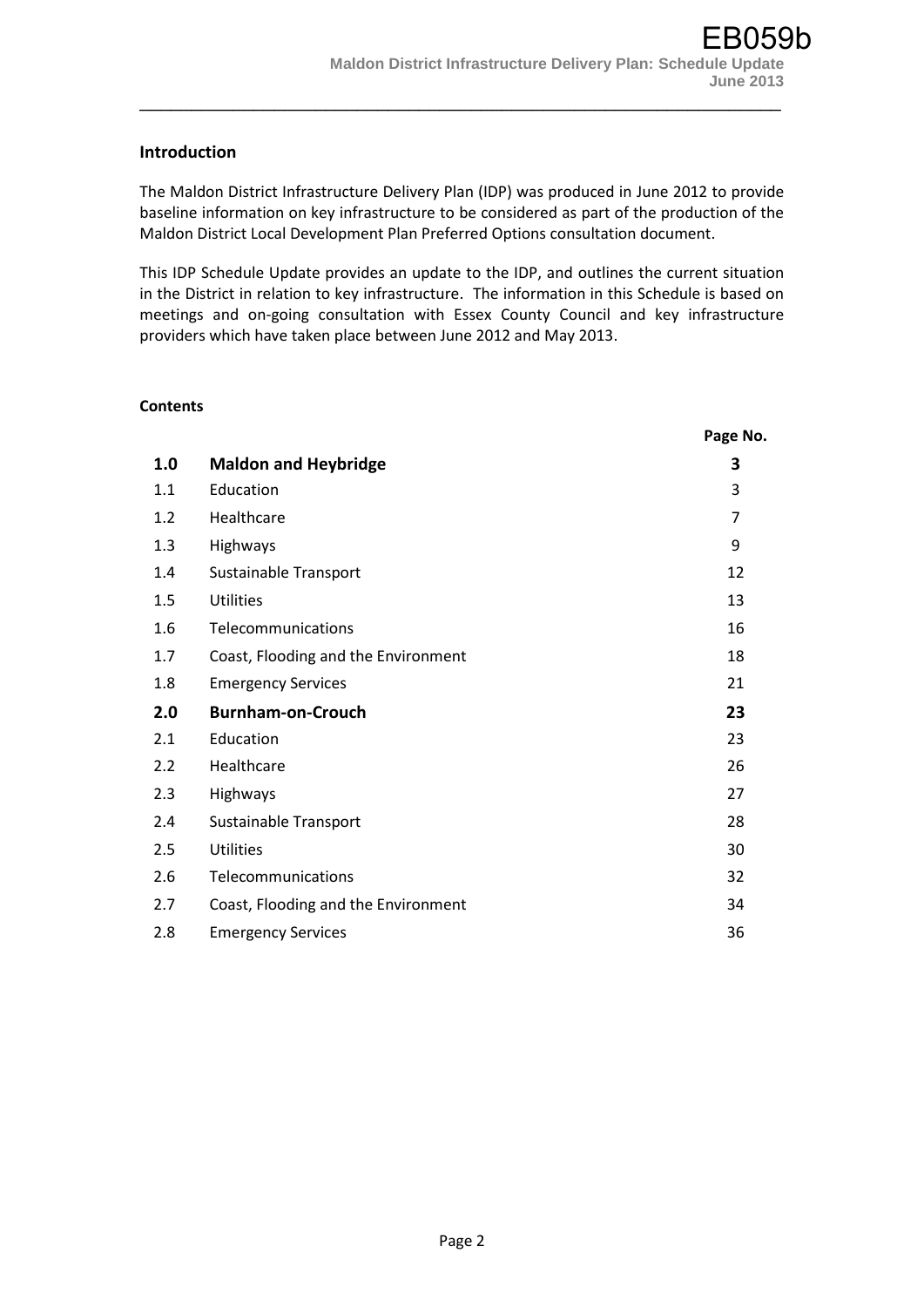# 1. Maldon and Heybridge

### **1.1 Education**

| a. Extension to the Plume School |                                                                                                                                                                                                                                                                                                                        |
|----------------------------------|------------------------------------------------------------------------------------------------------------------------------------------------------------------------------------------------------------------------------------------------------------------------------------------------------------------------|
| Commentary                       | By 2016/17 pressure at the Plume is forecast to be increased to a<br>point where children will not be able to be accommodated.<br>When changes to the existing population are taken into account,<br>there will be a requirement for an additional 60 places to each<br>year group to accommodate the proposed growth. |
| <b>Estimated Cost</b>            | To be confirmed following the outcome of the Plume School<br>Feasibility Study.                                                                                                                                                                                                                                        |
| <b>Timescale</b>                 | $0 - 5$ yrs                                                                                                                                                                                                                                                                                                            |
| <b>Lead Organisation</b>         | Plume School, Department for Education                                                                                                                                                                                                                                                                                 |
| <b>Partner Organisation</b>      | Maldon District Council, Developer/landowners                                                                                                                                                                                                                                                                          |
| <b>Funding</b>                   | S106, Department for Education                                                                                                                                                                                                                                                                                         |
| <b>Risks</b>                     | Failure to extend would cause the School to be over<br>capacity.<br>Securing funding within the timescales required to<br>п.<br>deliver the extension.                                                                                                                                                                 |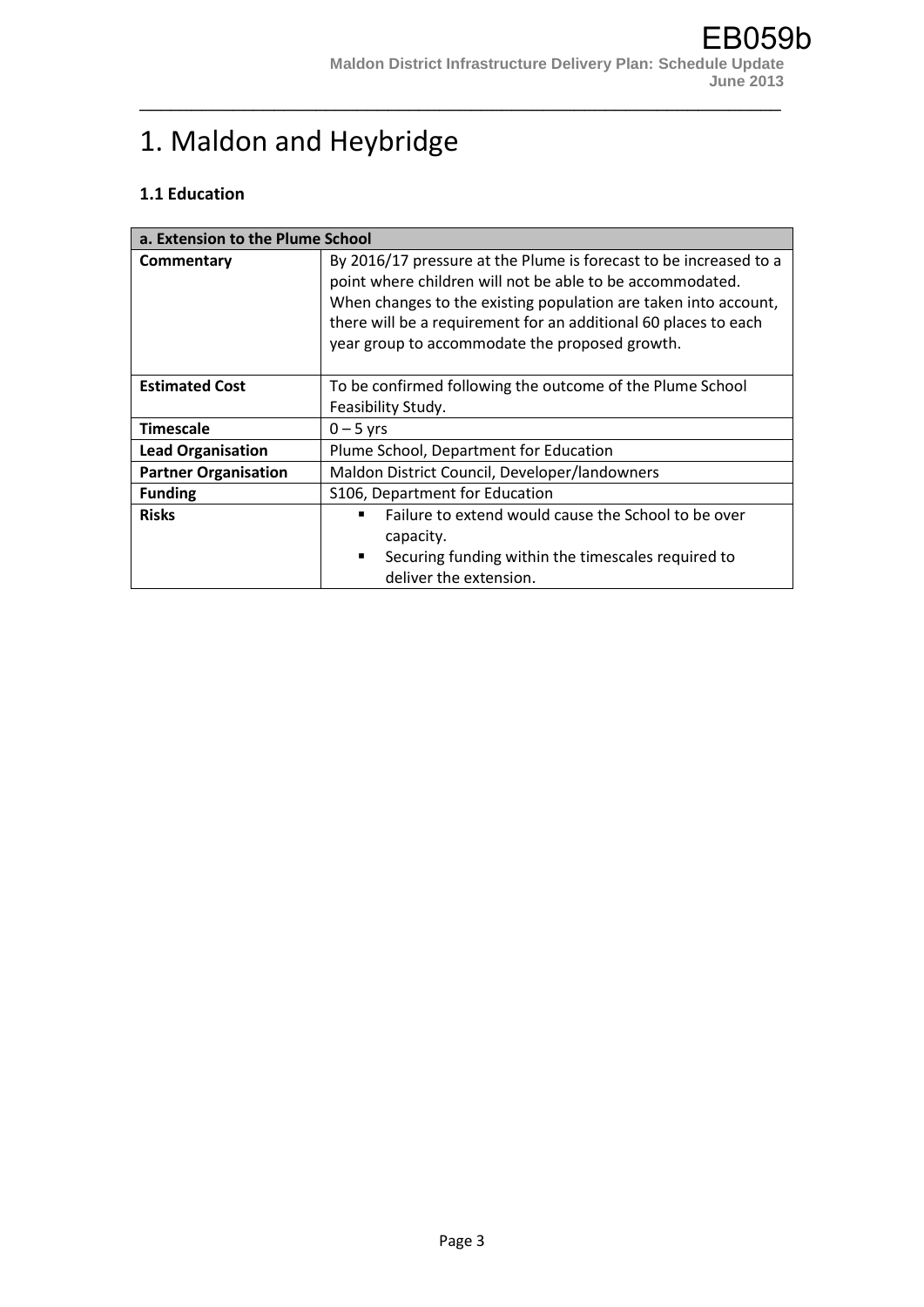| b. A New Primary School in Maldon |                                                                                                                                                                                                                                                                                                                                                                                                                                                                                                                                                                                                                                                                                                                                                                                                                                              |  |
|-----------------------------------|----------------------------------------------------------------------------------------------------------------------------------------------------------------------------------------------------------------------------------------------------------------------------------------------------------------------------------------------------------------------------------------------------------------------------------------------------------------------------------------------------------------------------------------------------------------------------------------------------------------------------------------------------------------------------------------------------------------------------------------------------------------------------------------------------------------------------------------------|--|
| Commentary                        | The proposed garden suburb in Maldon is split between two<br>primary school catchments - 'Purleigh Primary' and 'Maldon<br>Schools'. To accommodate growth in Maldon, the Purleigh<br>catchment area would need to be redrawn to exclude this area<br>from the strategic growth area. Each child living in the Maldon<br>catchment has equal access to any of the town's primary schools.<br>The growth levels in the LDP Preferred Options document would<br>generate a need for 420 primary school places. This would<br>require the identification of a 2.1 ha school site, which could also<br>include the co-location of an early years and childcare facility.<br>The Maldon Schools catchment area currently has limited school<br>capacity and a new school would be required prior to the<br>completion of the first 270 dwellings. |  |
| <b>Estimated Cost</b>             | Subject to negotiation with Essex County Council on a site by site<br>basis in accordance with their 'Developers' Guide to<br>Infrastructure Contributions' and the 'Education Supplement'. As<br>a guide, Essex County Council would normally seek £10,866 (April<br>2012) per primary school place for extension works.                                                                                                                                                                                                                                                                                                                                                                                                                                                                                                                    |  |
| <b>Timescale</b>                  | $0 - 5$ yrs                                                                                                                                                                                                                                                                                                                                                                                                                                                                                                                                                                                                                                                                                                                                                                                                                                  |  |
| <b>Lead Organisation</b>          | Essex County Council, Developer/landowner                                                                                                                                                                                                                                                                                                                                                                                                                                                                                                                                                                                                                                                                                                                                                                                                    |  |
| <b>Partner Organisation</b>       | <b>Maldon District Council</b>                                                                                                                                                                                                                                                                                                                                                                                                                                                                                                                                                                                                                                                                                                                                                                                                               |  |
| <b>Funding</b>                    | S106, Department for Education                                                                                                                                                                                                                                                                                                                                                                                                                                                                                                                                                                                                                                                                                                                                                                                                               |  |
| <b>Risks</b>                      | Failure to provide a new primary school would cause the<br>٠<br>existing schools to be over capacity.<br>Securing funding within the timescales required to<br>deliver the new primary school at the right time.                                                                                                                                                                                                                                                                                                                                                                                                                                                                                                                                                                                                                             |  |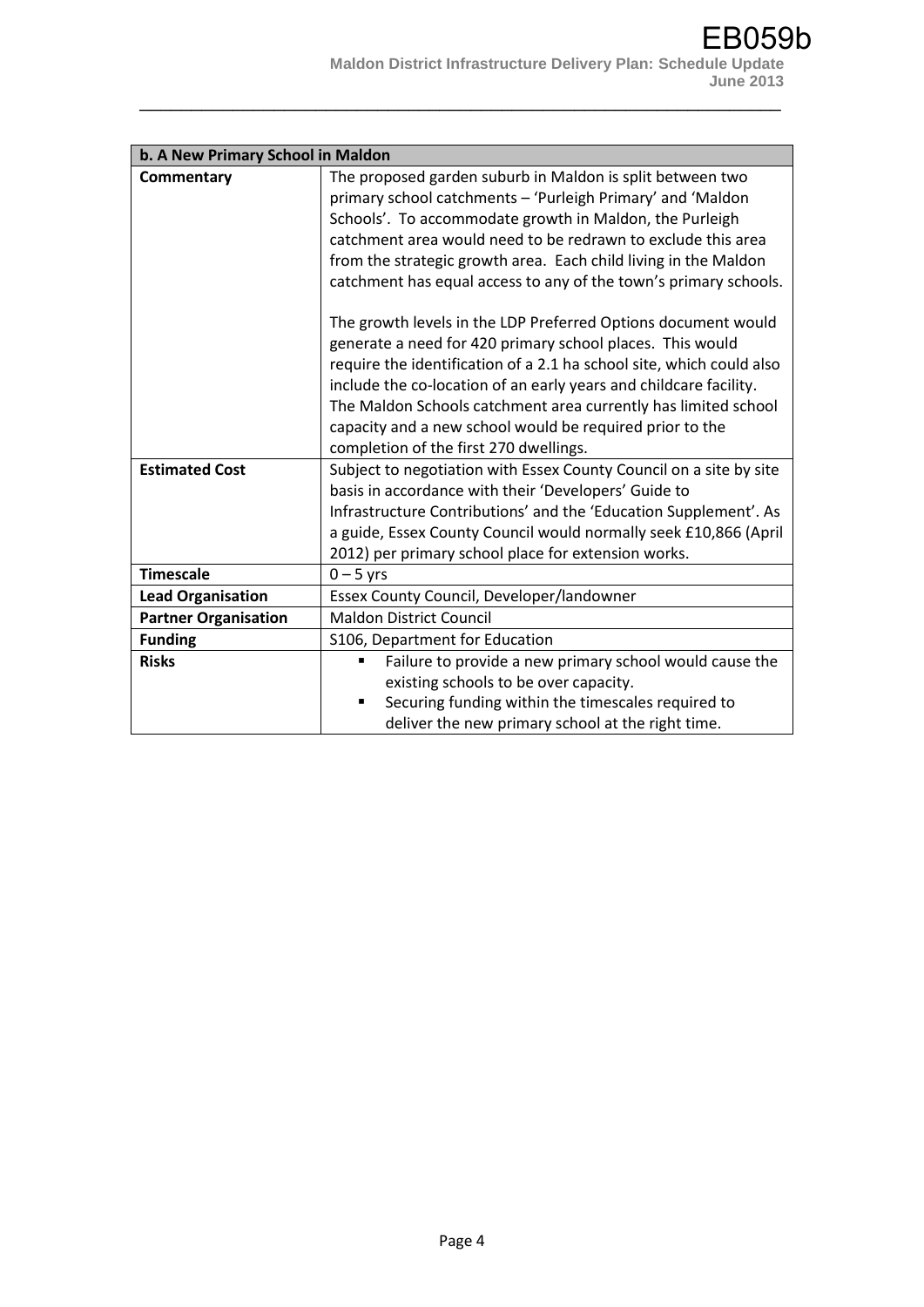| c. A New Primary School in Heybridge |                                                                                                                                                                                                                                                                                                                                                                                                                                                                                                                                                                                                                                                                                                                                                                                       |  |
|--------------------------------------|---------------------------------------------------------------------------------------------------------------------------------------------------------------------------------------------------------------------------------------------------------------------------------------------------------------------------------------------------------------------------------------------------------------------------------------------------------------------------------------------------------------------------------------------------------------------------------------------------------------------------------------------------------------------------------------------------------------------------------------------------------------------------------------|--|
| Commentary                           | Heybridge Primary School is a 210 place primary school, but has<br>previously accommodated a higher pupil intake. The school has<br>recently been awarded Academy status, but with the condition<br>that its pupil numbers be restricted to existing levels until<br>standards have improved. Consequently, the additional pupils<br>will need to be distributed to local schools in the Maldon urban<br>area. Great Totham primary school is presently a very popular<br>school, and is currently at capacity with limited scope for<br>expansion. As such, a new 420 place primary school will be<br>required at an early stage within the new garden suburb at<br>Heybridge. A minimum 2.1 ha school site (including early years<br>and childcare) will still need to be required. |  |
| <b>Estimated Cost</b>                | Subject to negotiation with Essex County Council on a site by site<br>basis in accordance with their 'Developers' Guide to                                                                                                                                                                                                                                                                                                                                                                                                                                                                                                                                                                                                                                                            |  |
|                                      | Infrastructure Contributions' and the 'Education Supplement'. As<br>a guide, Essex County Council would normally seek £10,866 (April<br>2012) per primary school place.                                                                                                                                                                                                                                                                                                                                                                                                                                                                                                                                                                                                               |  |
| <b>Timescale</b>                     | $0 - 5$ yrs                                                                                                                                                                                                                                                                                                                                                                                                                                                                                                                                                                                                                                                                                                                                                                           |  |
| <b>Lead Organisation</b>             | Essex County Council, Developer/landowner                                                                                                                                                                                                                                                                                                                                                                                                                                                                                                                                                                                                                                                                                                                                             |  |
| <b>Partner Organisation</b>          | <b>Maldon District Council</b>                                                                                                                                                                                                                                                                                                                                                                                                                                                                                                                                                                                                                                                                                                                                                        |  |
| <b>Funding</b>                       | S106, Department for Education                                                                                                                                                                                                                                                                                                                                                                                                                                                                                                                                                                                                                                                                                                                                                        |  |
| <b>Risks</b>                         | Failure to provide a new primary school would cause the<br>٠<br>existing schools to be over capacity.<br>Securing funding within the timescales required to<br>deliver the new primary school at the right time.                                                                                                                                                                                                                                                                                                                                                                                                                                                                                                                                                                      |  |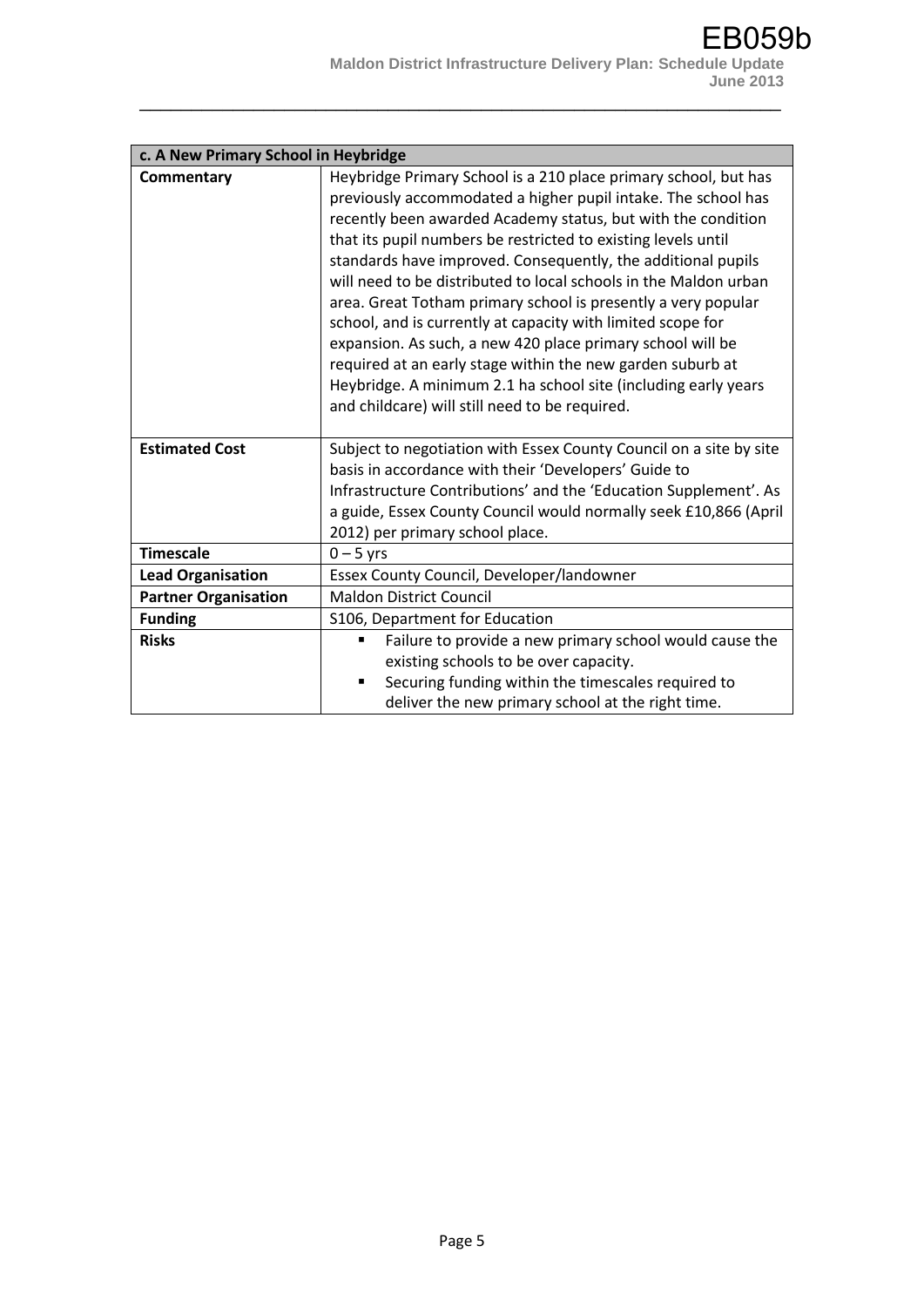| d. Early Years and Childcare provision in Maldon |                                                                    |  |
|--------------------------------------------------|--------------------------------------------------------------------|--|
| Commentary                                       | Maldon currently has insufficient permanent places for early       |  |
|                                                  | years and childcare facilities within the existing urban area,     |  |
|                                                  | which needs to be addressed. The planned development to the        |  |
|                                                  | South of Maldon will generate a demand for approximately 115       |  |
|                                                  | spaces and as such provision should be provided for full day care  |  |
|                                                  | facilities within this area. A minimum of 0.13 hectares of land is |  |
|                                                  | required for a 56 place Early Years and Childcare Centre, which is |  |
|                                                  | unlikely to be sufficient to meet the demand for additional places |  |
|                                                  | in Maldon.                                                         |  |
| <b>Estimated Cost</b>                            | Subject to negotiation with Essex County Council on a site by site |  |
|                                                  | basis in accordance with their 'Developers' Guide to               |  |
|                                                  | Infrastructure Contributions' and the 'Education Supplement'. As   |  |
|                                                  | a guide Essex County Council would normally seek £11,643 (April    |  |
|                                                  | 2012) per early years place.                                       |  |
| <b>Timescale</b>                                 | $0 - 5$ yrs and $5 - 10$ yrs                                       |  |
| <b>Lead Organisation</b>                         | Essex County Council, Developer/landowner                          |  |
| <b>Partner Organisation</b>                      | <b>Maldon District Council</b>                                     |  |
| <b>Funding</b>                                   | S <sub>106</sub>                                                   |  |
| <b>Risks</b>                                     | Failure to provide Early Years and Childcare would cause<br>٠      |  |
|                                                  | the existing provision to be over capacity.                        |  |
|                                                  | Securing funding within the timescales required to                 |  |
|                                                  | deliver the necessary facilities at the right time.                |  |

| e. Early Years and Childcare provision in Heybridge |                                                                     |  |
|-----------------------------------------------------|---------------------------------------------------------------------|--|
| Commentary                                          | Heybridge currently has a lack of full day care provision (day      |  |
|                                                     | nursery), with existing provision close to capacity. The planned    |  |
|                                                     | development will generate a demand for approximately 80 Early       |  |
|                                                     | Years and Childcare spaces and as such provision should be          |  |
|                                                     | provided for appropriate facilities within this area. A minimum     |  |
|                                                     | of 0.13 hectares of land is required for a 56 place Early Years and |  |
|                                                     | Childcare Centre, which is unlikely to be sufficient to meet the    |  |
|                                                     | demand for additional places in Heybridge.                          |  |
| <b>Estimated Cost</b>                               | Subject to negotiation with Essex County Council on a site by site  |  |
|                                                     | basis in accordance with their 'Developers' Guide to                |  |
|                                                     | Infrastructure Contributions' and the 'Education Supplement'. As    |  |
|                                                     | a guide, Essex County Council would normally seek £11,643 (April    |  |
|                                                     | 2012) per early years place.                                        |  |
| <b>Timescale</b>                                    | $0 - 5$ yrs                                                         |  |
| <b>Lead Organisation</b>                            | Essex County Council, Developer/landowner                           |  |
| <b>Partner Organisation</b>                         | <b>Maldon District Council</b>                                      |  |
| <b>Funding</b>                                      | S <sub>106</sub>                                                    |  |
| <b>Risks</b>                                        | Failure to provide Early Years and Childcare would cause<br>٠       |  |
|                                                     | the existing provision to be over capacity.                         |  |
|                                                     | Securing funding within the timescales required to<br>٠             |  |
|                                                     | deliver the necessary facilities at the right time.                 |  |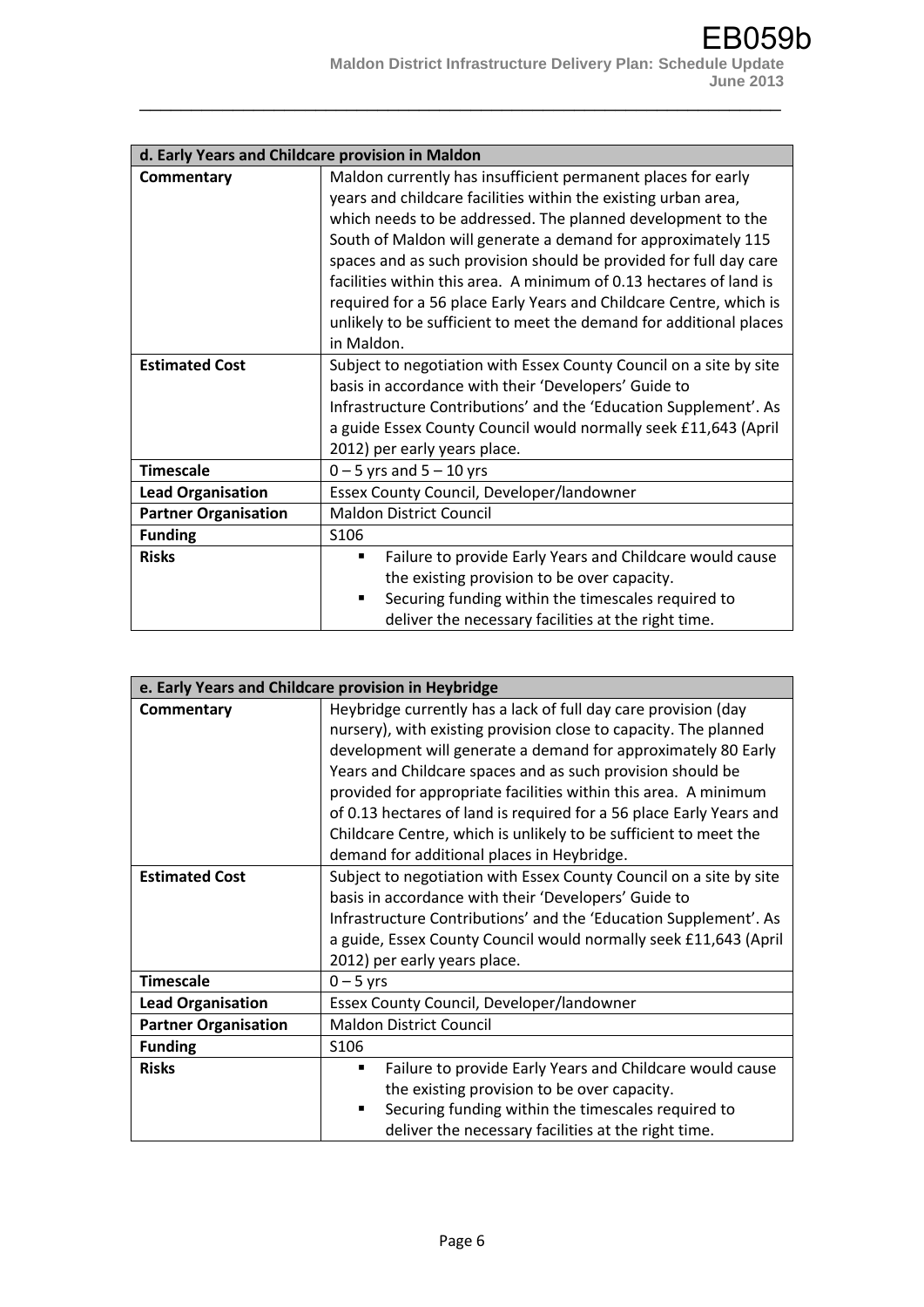### **1.2 Healthcare**

| a. Maldon Community Hospital                                               |                                                                       |  |
|----------------------------------------------------------------------------|-----------------------------------------------------------------------|--|
| There are a number of significant problems with the physical<br>Commentary |                                                                       |  |
|                                                                            | condition and suitability of several buildings on the St Peter's      |  |
|                                                                            | Hospital site. As such, the existing St Peter's Hospital in Maldon is |  |
|                                                                            | no longer able to provide an adequate setting for delivering          |  |
|                                                                            | modern, flexible and accessible healthcare services. In addition,     |  |
|                                                                            | the health needs of the population of Maldon District are             |  |
|                                                                            | changing as the population ages. A different type of health           |  |
|                                                                            | facility is required to meet these challenges, as the current         |  |
|                                                                            | facilities are not able to provide accommodation that is              |  |
|                                                                            | sufficiently flexible and large enough to accommodate the             |  |
|                                                                            | existing and future health service needs of the District and          |  |
|                                                                            | prevents the NHS from achieving its strategic goals.                  |  |
|                                                                            |                                                                       |  |
|                                                                            | The NHS' 'St Peter's Development Brief' identifies the existing St    |  |
|                                                                            | Peter's Hospital site as the NHS' preferred location for the          |  |
|                                                                            | community hospital. However the NHS' procurement process will         |  |
|                                                                            | allow alternative options to be explored to assess whether they       |  |
|                                                                            | would provide a cost-effective hospital solution. This process will   |  |
|                                                                            | take place following the 'sign-off' of the Outline Business Case,     |  |
|                                                                            | which is currently scheduled post April 2014.                         |  |
| <b>Estimated Cost</b>                                                      | circa £5m - £13m                                                      |  |
| <b>Timescale</b>                                                           | $0 - 5$ yrs                                                           |  |
| <b>Lead Organisation</b>                                                   | <b>NHS</b>                                                            |  |
| <b>Partner Organisation</b>                                                | n/a                                                                   |  |
| <b>Funding</b>                                                             | <b>NHS</b>                                                            |  |
| <b>Risks</b>                                                               | Reforms to the NHS may delay the delivery of the Community            |  |
|                                                                            | Hospital.                                                             |  |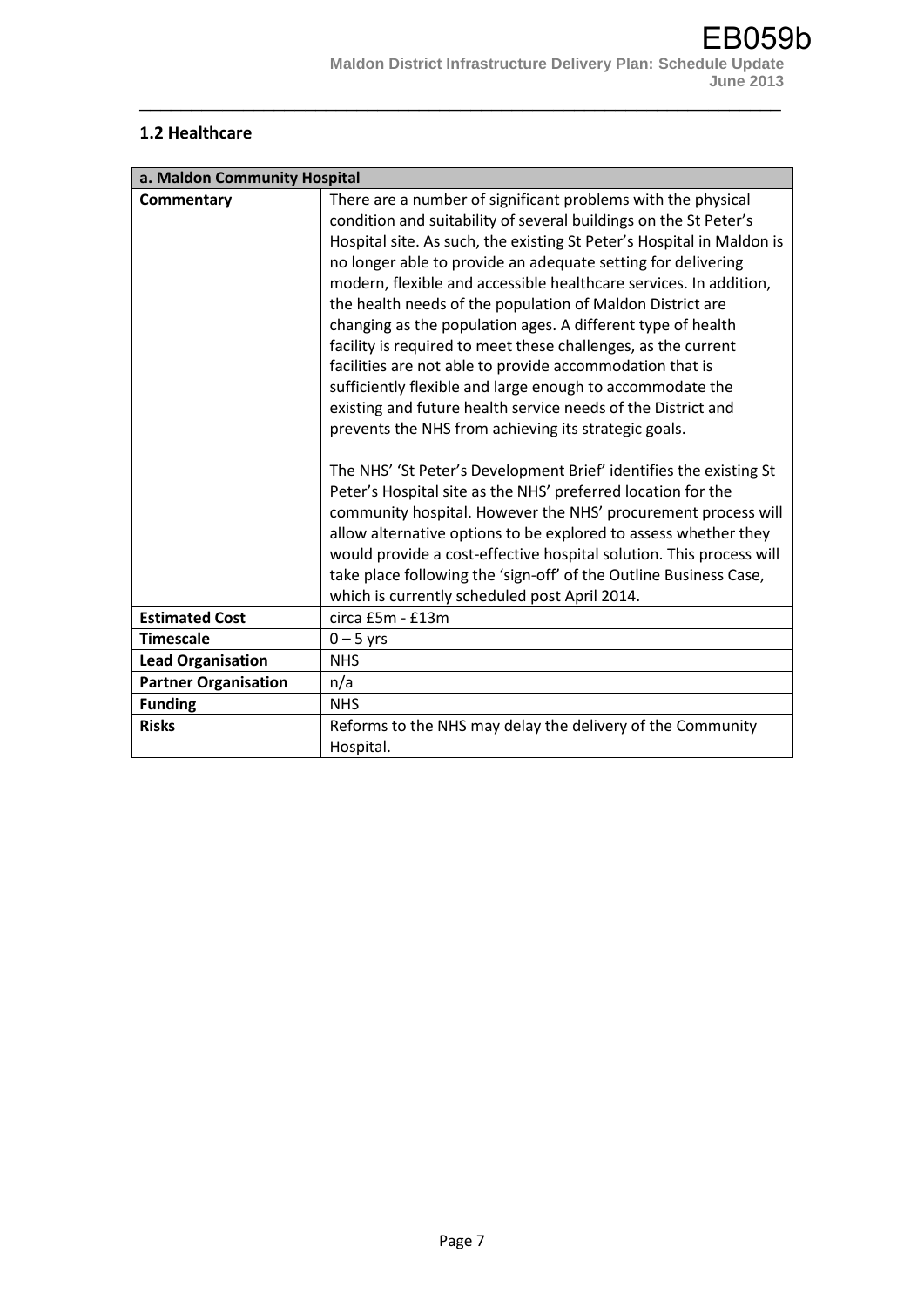| b. Healthcare Provision in Maldon and Heybridge |                                                                                                                                                                                                                                                                                                                                                                                                                                                                                                                                         |
|-------------------------------------------------|-----------------------------------------------------------------------------------------------------------------------------------------------------------------------------------------------------------------------------------------------------------------------------------------------------------------------------------------------------------------------------------------------------------------------------------------------------------------------------------------------------------------------------------------|
| Commentary                                      | The proposed level of growth at Heybridge (900 dwellings) would<br>generate a need for an additional GP. The proposed level of<br>growth at Maldon (1,250 dwellings) would generate a need for<br>an additional three GPs. This level of requirement would not<br>warrant the need for new floorspace on-site at either of the<br>proposed locations. In line with their procurement procedures,<br>the NHS has indicated a preference that favours larger surgery<br>formats through extensions to existing facilities, which are more |
|                                                 | cost effective and efficient to run.                                                                                                                                                                                                                                                                                                                                                                                                                                                                                                    |
| <b>Estimated Cost</b>                           | The associated developer contribution required to mitigate the<br>healthcare impacts at Heybridge amount to £292,800. The<br>associated developer contribution required to mitigate the<br>healthcare impacts at Maldon amount to £405,600.<br>These contributions would be targeted towards the provision of<br>new floorspace and/or the reconfiguration / refurbishment / re-<br>equipping of the catchment GP practices (Longfield Medical<br>Centre and Blackwater Medical Centre).                                                |
| <b>Timescale</b>                                | To be confirmed - in line with housing development.                                                                                                                                                                                                                                                                                                                                                                                                                                                                                     |
| <b>Lead Organisation</b>                        | <b>NHS</b>                                                                                                                                                                                                                                                                                                                                                                                                                                                                                                                              |
| <b>Partner Organisation</b>                     | Maldon District Council, Developer/landowners                                                                                                                                                                                                                                                                                                                                                                                                                                                                                           |
| <b>Funding</b>                                  | <b>S106, NHS</b>                                                                                                                                                                                                                                                                                                                                                                                                                                                                                                                        |
| <b>Risks</b>                                    | Securing funding within the timescales required to deliver the<br>necessary requirements at the right time.                                                                                                                                                                                                                                                                                                                                                                                                                             |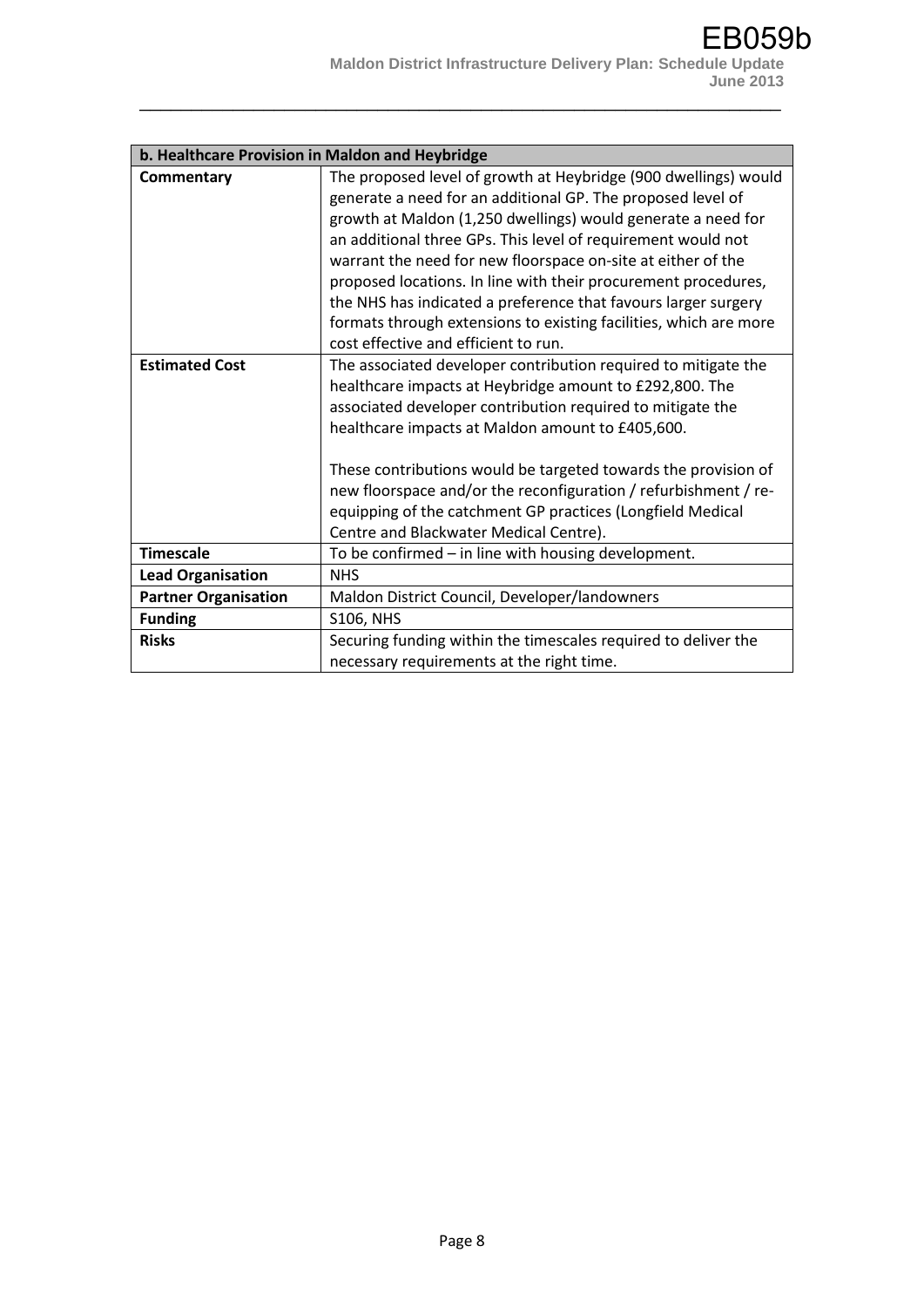# **1.3 Highways**

| a. Maldon and Heybridge Highway Network |                                                                                                                                                                                                                                                                                                                                                                                                                                                                                                                                                                                                                                                                                                                                                                                                                                                                                                                                                                                                                                                                                                                                                                                                                                                                        |
|-----------------------------------------|------------------------------------------------------------------------------------------------------------------------------------------------------------------------------------------------------------------------------------------------------------------------------------------------------------------------------------------------------------------------------------------------------------------------------------------------------------------------------------------------------------------------------------------------------------------------------------------------------------------------------------------------------------------------------------------------------------------------------------------------------------------------------------------------------------------------------------------------------------------------------------------------------------------------------------------------------------------------------------------------------------------------------------------------------------------------------------------------------------------------------------------------------------------------------------------------------------------------------------------------------------------------|
| Commentary<br><b>Estimated Cost</b>     | Essex Highways undertook modelling in early 2013 to consider<br>the impact on the highway network of 1,000 potential dwellings<br>at land on the north side of Heybridge and 1,250 dwellings across<br>four parcels of land in South Maldon.<br>With the inclusion of a Heybridge Link Road, the resultant<br>changes in traffic flows on the highway network were considered<br>negligible in terms of affecting the performance of junctions in<br>the locality. There would therefore be 'nil detriment' at the<br>junctions of A414/B1022 Heybridge Street/Holloway Road, and<br>the B1022 Colchester Road/Goldhanger Road roundabout.<br>However highways modelling has identified that mitigation<br>measure are required at the B1018/Heybridge Approach/A414<br>and A414/Spital Road junctions, and the A414/B1018 Limebrook<br>Way roundabout. The modelling has confirmed that a sizable<br>junction would be necessary at the northern end of the A414<br>West of Maldon link into Wycke Hill. This may entail more<br>detailed feasibility work and entering an agreement with<br>developers to 'free up' additional land.<br>The 'Assessment of Impact of Potential Core Strategy Sites on<br>Existing Junctions' (2010) study assessed the impact of 800 |
|                                         | dwelling development in Heybridge on the Maldon and<br>Heybridge highways network, with a sensitivity test of 1,000<br>dwellings. Through this work it was identified that the mitigation<br>required to minimise the impact of 800 Dwellings at Heybridge<br>included:<br>Enhancements to the B1018 / Heybridge Approach /<br>٠<br>A414 roundabout - £961,000 (excluding land and STATS)<br>Enhancements to the A414 / Spital Road roundabout -<br>٠<br>£517,000 (excluding land and STATS)<br>Enhancements to the A414 / B1018 Limebrook Way<br>٠<br>Roundabout - £646,000 (excluding land and STATS)<br>The 2013 modelling assessed whether growth could be                                                                                                                                                                                                                                                                                                                                                                                                                                                                                                                                                                                                         |
|                                         | accommodated on the highway network, but did not cost<br>mitigation measures. The cost of mitigation measures required<br>will be considered as the Plan is progressed in order to inform<br>on-going viability assessment.                                                                                                                                                                                                                                                                                                                                                                                                                                                                                                                                                                                                                                                                                                                                                                                                                                                                                                                                                                                                                                            |
| <b>Timescale</b>                        | $0 - 5$ yrs (indicative) – in line with housing development                                                                                                                                                                                                                                                                                                                                                                                                                                                                                                                                                                                                                                                                                                                                                                                                                                                                                                                                                                                                                                                                                                                                                                                                            |
| <b>Lead Organisation</b>                | Developer / Landowner & Essex County Council                                                                                                                                                                                                                                                                                                                                                                                                                                                                                                                                                                                                                                                                                                                                                                                                                                                                                                                                                                                                                                                                                                                                                                                                                           |
| <b>Partner Organisation</b>             | <b>Maldon District Council</b>                                                                                                                                                                                                                                                                                                                                                                                                                                                                                                                                                                                                                                                                                                                                                                                                                                                                                                                                                                                                                                                                                                                                                                                                                                         |
| <b>Funding</b>                          | Developer / Landowner                                                                                                                                                                                                                                                                                                                                                                                                                                                                                                                                                                                                                                                                                                                                                                                                                                                                                                                                                                                                                                                                                                                                                                                                                                                  |
| <b>Risks</b>                            | Impact on development viability                                                                                                                                                                                                                                                                                                                                                                                                                                                                                                                                                                                                                                                                                                                                                                                                                                                                                                                                                                                                                                                                                                                                                                                                                                        |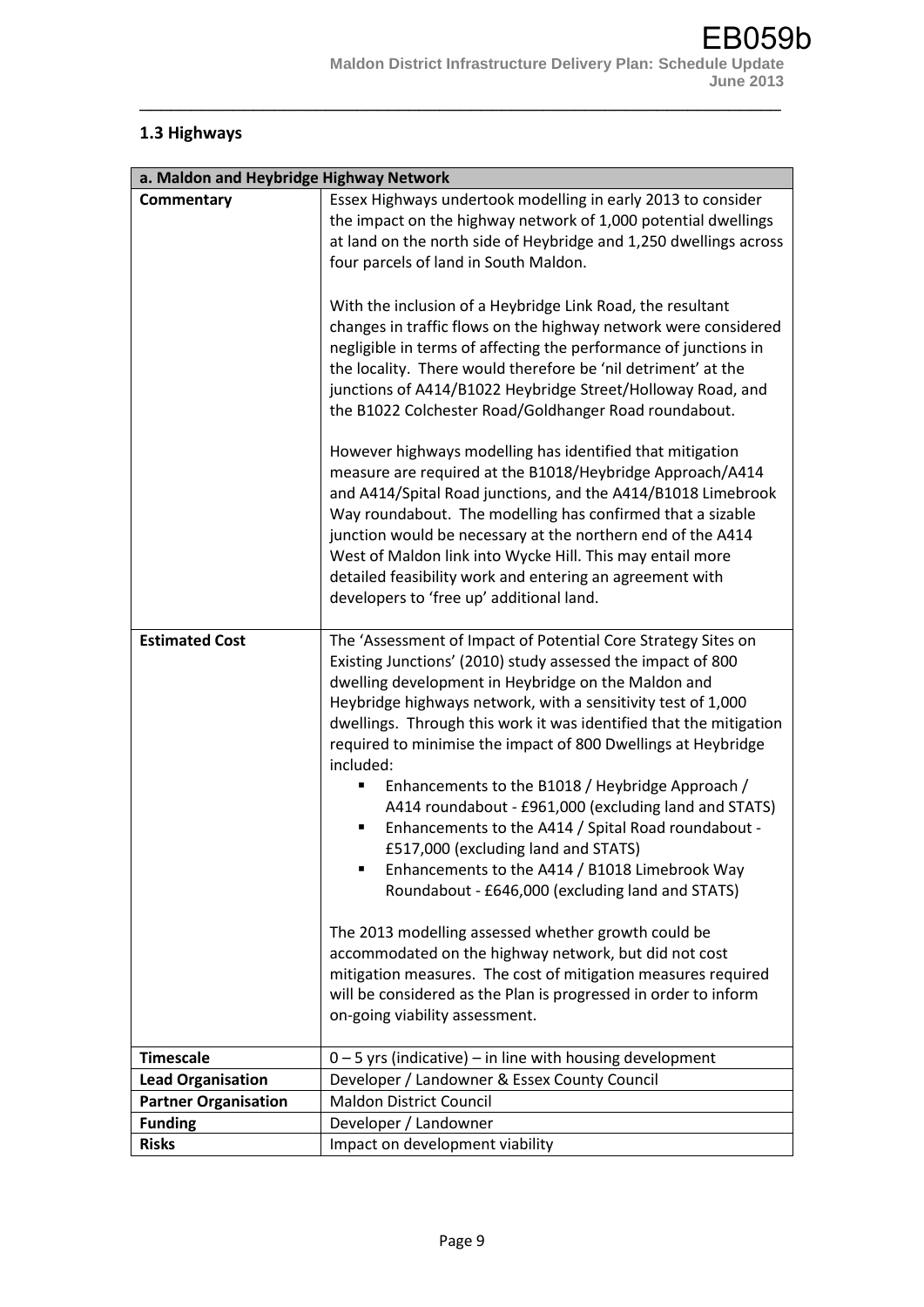| b. Heybridge Link Road      |                                                                                                                                                                                                                                                                                                                                                                                                                                                                                                                                                                                                                                                                                                                                                   |  |
|-----------------------------|---------------------------------------------------------------------------------------------------------------------------------------------------------------------------------------------------------------------------------------------------------------------------------------------------------------------------------------------------------------------------------------------------------------------------------------------------------------------------------------------------------------------------------------------------------------------------------------------------------------------------------------------------------------------------------------------------------------------------------------------------|--|
| Commentary                  | Essex Highways modelling undertaken in early 2013 identified<br>that with the inclusion of a Heybridge Link Road, and all trips<br>assigned to this Link Road, the resultant changes in traffic flows<br>on the highway network were considered negligible in terms of<br>affecting the performance of junctions in the locality. There<br>would therefore be 'nil detriment' at the junctions of<br>A414/B1022 Heybridge Street/Holloway Road, and the B1022<br>Colchester Road/Goldhanger Road roundabout.<br>However, the link road would have minimal impact on other<br>junctions where mitigation would be required at the<br>B1018/Heybridge Approach/A414 and A414/Spital Road<br>junctions, and the A414/B1018 Limebrook Way roundabout. |  |
| <b>Estimated Cost</b>       | The costs (at 2010 prices) of delivery the link road include:<br>Link road / Holloway Road roundabout - £983,000<br>Link road / Broad Street Green Road roundabout -<br>٠<br>£882,000<br>Link road itself - £2.66m<br>٠<br>The 2013 modelling assessed whether growth could be<br>accommodated on the highway network, but did not cost<br>mitigation measures. The cost of mitigation measures required<br>will be considered as the Plan is progressed in order to inform<br>on-going viability assessment.                                                                                                                                                                                                                                     |  |
| <b>Timescale</b>            | 0-5 yrs (indicative) - in line with housing development.                                                                                                                                                                                                                                                                                                                                                                                                                                                                                                                                                                                                                                                                                          |  |
| <b>Lead Organisation</b>    | Developer / Landowner & Essex County Council                                                                                                                                                                                                                                                                                                                                                                                                                                                                                                                                                                                                                                                                                                      |  |
| <b>Partner Organisation</b> | <b>Maldon District Council</b>                                                                                                                                                                                                                                                                                                                                                                                                                                                                                                                                                                                                                                                                                                                    |  |
| <b>Funding</b>              | Developer / Landowner                                                                                                                                                                                                                                                                                                                                                                                                                                                                                                                                                                                                                                                                                                                             |  |
| <b>Risks</b>                | Prior to the completion of the Link Road, there will be<br>٠<br>capacity constraint issues associated with the impact of<br>the new development.<br>Viability of delivering the road alongside other highway<br>٠<br>mitigation measures.                                                                                                                                                                                                                                                                                                                                                                                                                                                                                                         |  |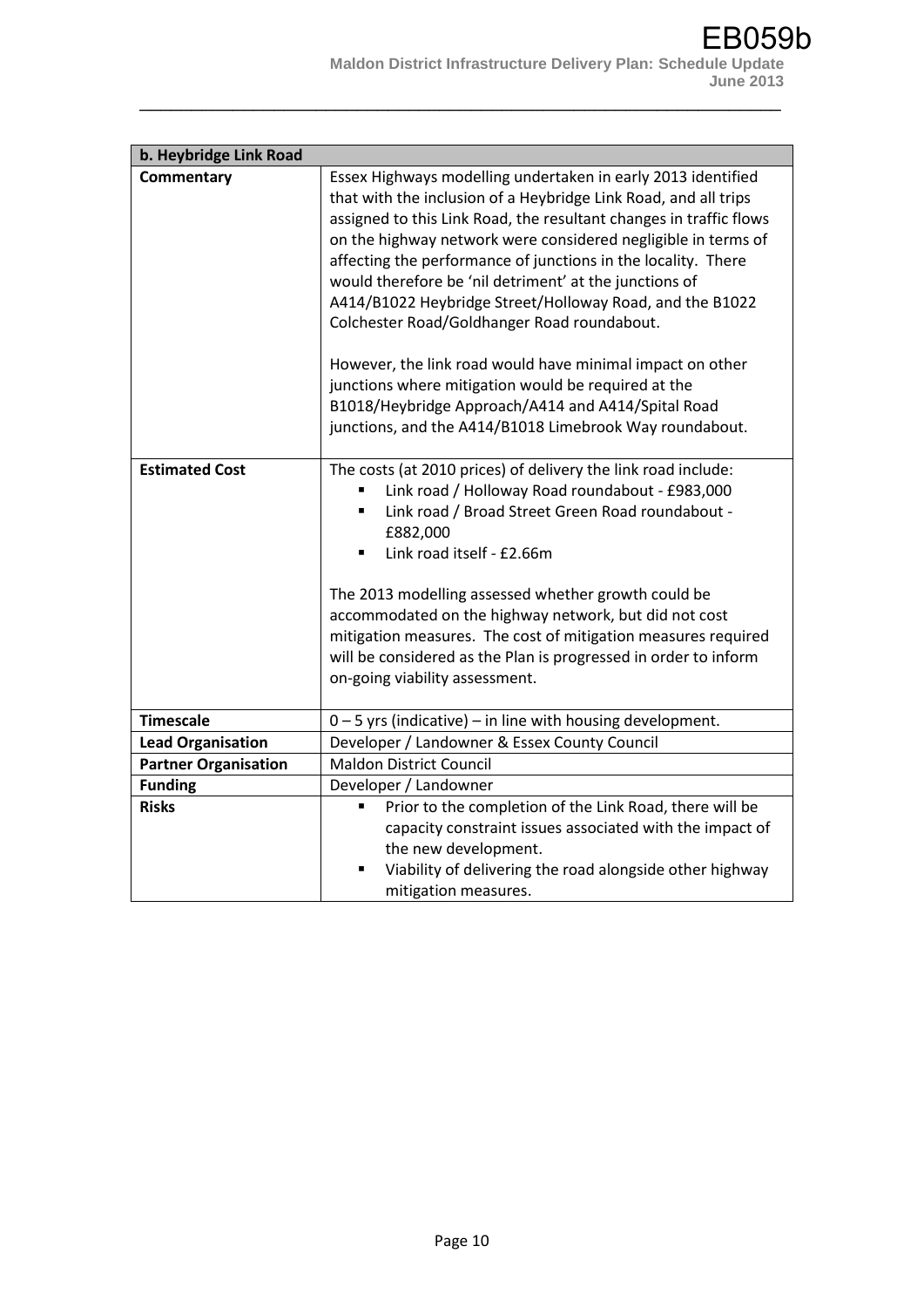| c. Wycke Hill Link Road     |                                                                                                                                                                                                                                                                                                                                                                                                                                                                                                                                 |
|-----------------------------|---------------------------------------------------------------------------------------------------------------------------------------------------------------------------------------------------------------------------------------------------------------------------------------------------------------------------------------------------------------------------------------------------------------------------------------------------------------------------------------------------------------------------------|
| Commentary                  | The Wycke Hill Link Road has been identified through preliminary<br>discussions with the developer/landowner as a potential<br>mitigation measure to reduce the impact of development upon<br>the A414 / B1018 Limebrook Way Roundabout. Highways<br>modelling has confirmed that a sizable junction would be<br>necessary at the northern end of the A414 West of Maldon link<br>into Wycke Hill. This may entail more detailed feasibility work<br>and entering an agreement with developers to 'free up'<br>additional land. |
| <b>Estimated Cost</b>       | £2.3m (developer/landowner estimate)                                                                                                                                                                                                                                                                                                                                                                                                                                                                                            |
| <b>Timescale</b>            | $0 - 5$ yrs (indicative) – in line with housing development.                                                                                                                                                                                                                                                                                                                                                                                                                                                                    |
| <b>Lead Organisation</b>    | Developer / Landowner & Essex County Council                                                                                                                                                                                                                                                                                                                                                                                                                                                                                    |
| <b>Partner Organisation</b> | <b>Maldon District Council</b>                                                                                                                                                                                                                                                                                                                                                                                                                                                                                                  |
| <b>Funding</b>              | Developer / Landowner                                                                                                                                                                                                                                                                                                                                                                                                                                                                                                           |
| <b>Risks</b>                | Prior to the completion of the Link Road, there will be capacity<br>constraint issues associated with the impact of the new<br>development<br>Viability of delivering the road alongside other highway<br>mitigation measures                                                                                                                                                                                                                                                                                                   |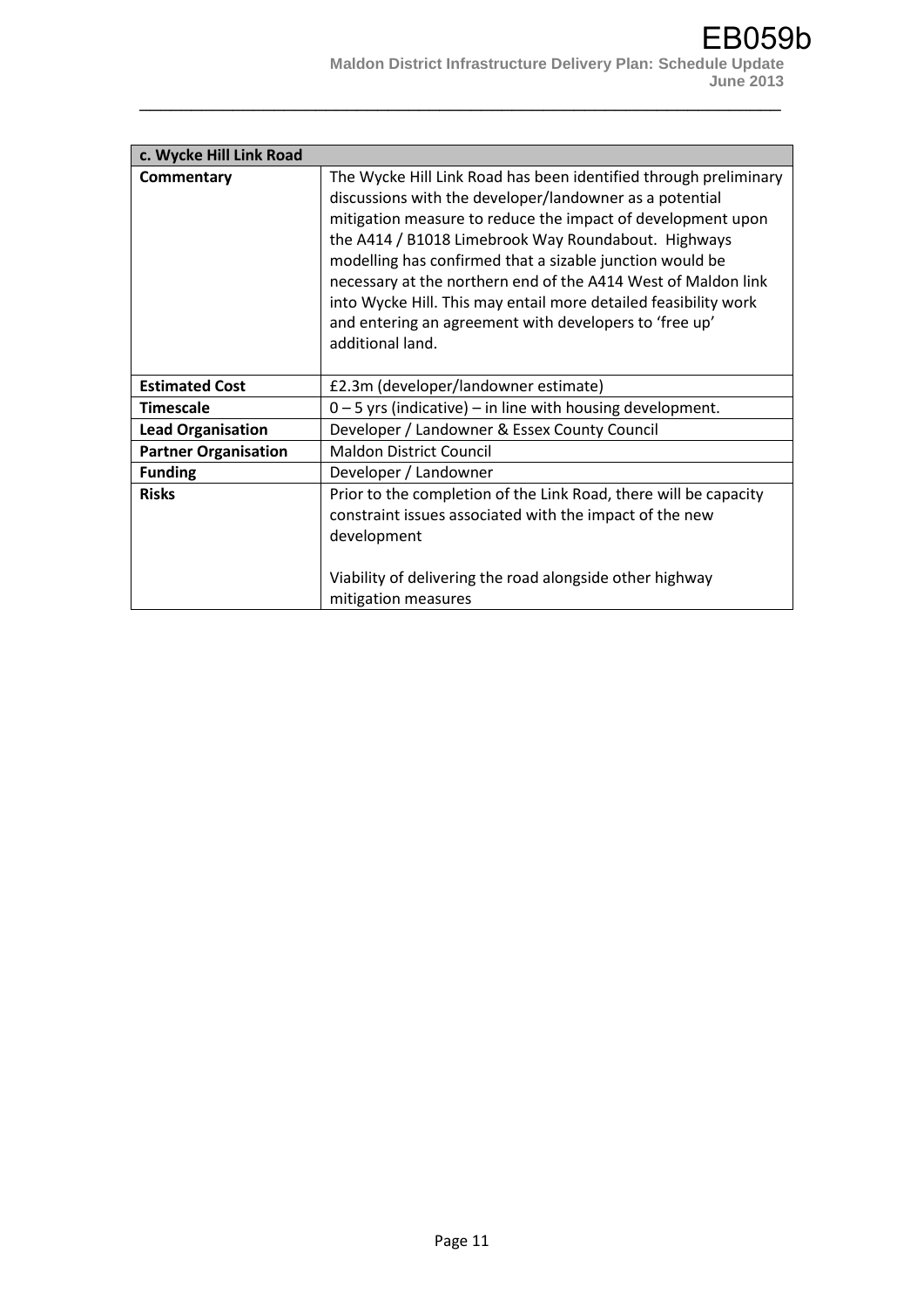# **1.4 Sustainable Transport**

| a. Bus Network              |                                                                                                                                                                                                                                                                                                                                                  |
|-----------------------------|--------------------------------------------------------------------------------------------------------------------------------------------------------------------------------------------------------------------------------------------------------------------------------------------------------------------------------------------------|
| Commentary                  | To facilitate large developments, diversions to existing bus routes<br>or new services will be required to ensure that walking distances<br>to bus stops are sufficiently attractive and accessible to all to<br>encourage modal shift. Bus services should be provided at first<br>occupation.                                                  |
| <b>Estimated Cost</b>       | To be confirmed. Policy DM17 of Essex County Council's<br>Development Management Policies document states that the<br>Highway Authority will consider each proposal for development<br>on its merits by assessing supporting information. Where<br>necessary, appropriate highway and/or transportation mitigation<br>measures will be required. |
| <b>Timescale</b>            | This will be negotiated at the time of the planning application.                                                                                                                                                                                                                                                                                 |
| <b>Lead Organisation</b>    | <b>Essex County Council</b>                                                                                                                                                                                                                                                                                                                      |
| <b>Partner Organisation</b> | Developer/landowner                                                                                                                                                                                                                                                                                                                              |
| <b>Funding</b>              | S <sub>106</sub>                                                                                                                                                                                                                                                                                                                                 |
| <b>Risks</b>                | Development viability                                                                                                                                                                                                                                                                                                                            |

| b. The Dart                 |                                                                    |
|-----------------------------|--------------------------------------------------------------------|
| Commentary                  | The 'Dengie Dart' Service is a specialised rural transport service |
|                             | that has been operational since its launch in May 2011. The        |
|                             | 'Dart' runs to a fixed schedule between Broomfield Hospital,       |
|                             | Maldon Town Centre and the Dengie. There may be a need to          |
|                             | expand the service and/or its frequency as a result of             |
|                             | development in Maldon and Heybridge.                               |
| <b>Estimated Cost</b>       | <b>Thc</b>                                                         |
| <b>Timescale</b>            | In line with housing development                                   |
| <b>Lead Organisation</b>    | <b>Arrow Taxis of Maldon</b>                                       |
| <b>Partner Organisation</b> | <b>Essex County Council</b>                                        |
| <b>Funding</b>              | S <sub>106</sub>                                                   |
| <b>Risks</b>                | n/a                                                                |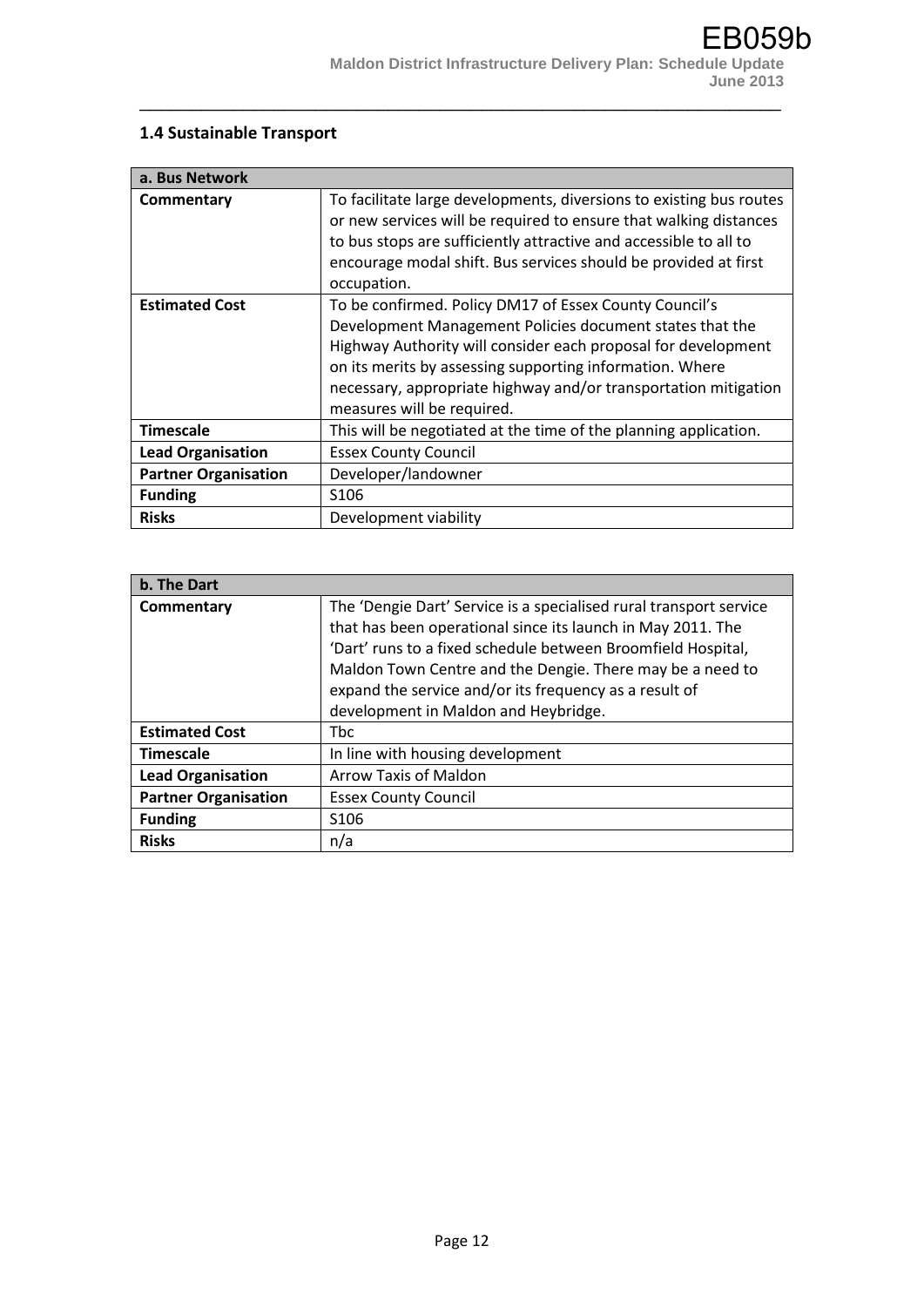#### **1.5 Utilities**

| a. National Grid (Gas) at Heybridge |                                                                |
|-------------------------------------|----------------------------------------------------------------|
| Commentary                          | To support 900 dwellings at Heybridge, there will be a need to |
|                                     | increase capacity and undertake reinforcement works to the gas |
|                                     | infrastructure.                                                |
| <b>Estimated Cost</b>               | To be determined on a site by site basis at the time of        |
|                                     | connection.                                                    |
| <b>Timescale</b>                    | In line with housing development.                              |
| <b>Lead Organisation</b>            | Developer/landowner & National Grid                            |
| <b>Partner Organisation</b>         | n/a                                                            |
| <b>Funding</b>                      | Developer/landowner & National Grid                            |
| <b>Risks</b>                        | Impact on development viability                                |

| b. National Grid (Gas) at Maldon |                                                                |
|----------------------------------|----------------------------------------------------------------|
| Commentary                       | To support 1,250 dwellings at Maldon, there will be a need to  |
|                                  | increase capacity and undertake reinforcement works to the gas |
|                                  | infrastructure.                                                |
| <b>Estimated Cost</b>            | To be determined on a site by site basis at the time of        |
|                                  | connection.                                                    |
| <b>Timescale</b>                 | In line with housing development.                              |
| <b>Lead Organisation</b>         | Developer/landowner & National Grid                            |
| <b>Partner Organisation</b>      | n/a                                                            |
| <b>Funding</b>                   | Developer/landowner & National Grid                            |
| <b>Risks</b>                     | Impact on development viability                                |

|                             | c. UK Power Networks (Electricity) at Heybridge                 |  |
|-----------------------------|-----------------------------------------------------------------|--|
| Commentary                  | The 900 dwellings at Heybridge would need to be supplied from   |  |
|                             | new 11,000 volt cable infrastructure fed from Maldon<br>a       |  |
|                             | Causeway Primary Substation plus local connection into existing |  |
|                             | 11,000 volt and low voltage network. At present there is        |  |
|                             | sufficient headroom capacity at the Maldon Causeway Primary     |  |
|                             | Substation to cater for the proposed new dwellings without      |  |
|                             | reinforcement.                                                  |  |
| <b>Estimated Cost</b>       | £1,000 per dwelling plus any new/upstream 11,00 volt            |  |
|                             | reinforcement costs. Each site would need individual assessment |  |
|                             | at the time of the connection request.                          |  |
| <b>Timescale</b>            | In line with housing development.                               |  |
| <b>Lead Organisation</b>    | UK Power Networks & Developer/landowners                        |  |
| <b>Partner Organisation</b> | n/a                                                             |  |
| <b>Funding</b>              | Developer/landowners                                            |  |
| <b>Risks</b>                | Impact on development viability                                 |  |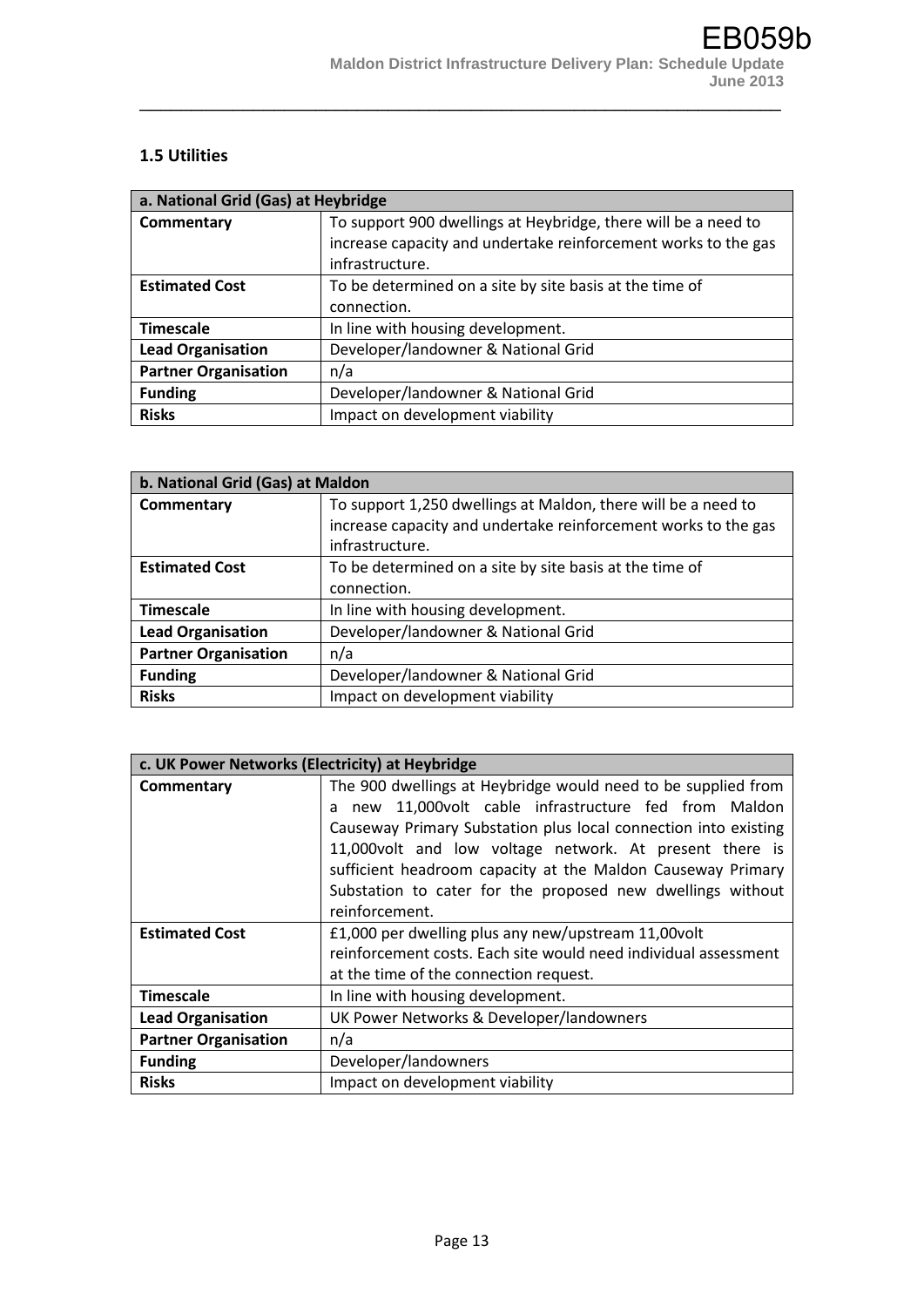|                             | d. UK Power Networks (Electricity) at Maldon                    |  |
|-----------------------------|-----------------------------------------------------------------|--|
| Commentary                  | The proposed 1,250 dwellings would need to be supplied from     |  |
|                             | new 11,000 volt cable infrastructure fed from Maldon Wick       |  |
|                             | Primary Substation plus a local connection into existing        |  |
|                             | 11,000 volt and low voltage network. At present there is        |  |
|                             | sufficient headroom capacity at the Maldon Wick Primary         |  |
|                             | Substation to cater for proposed new dwellings without          |  |
|                             | reinforcement.                                                  |  |
| <b>Estimated Cost</b>       | £1,000 per dwelling plus any new/upstream 11,00volt             |  |
|                             | reinforcement costs. Each site would need individual assessment |  |
|                             | at the time of the connection request.                          |  |
| <b>Timescale</b>            | In line with housing development.                               |  |
| <b>Lead Organisation</b>    | UK Power Networks & Developer/landowners                        |  |
| <b>Partner Organisation</b> | n/a                                                             |  |
| <b>Funding</b>              | Developer/landowners                                            |  |
| <b>Risks</b>                | Impact on development viability                                 |  |

| e. Sewerage Network at Heybridge |                                                                                                                                                                                                                                                                                                                                                                                                                        |
|----------------------------------|------------------------------------------------------------------------------------------------------------------------------------------------------------------------------------------------------------------------------------------------------------------------------------------------------------------------------------------------------------------------------------------------------------------------|
| Commentary                       | Anglian Water has indicated that there is sufficient capacity<br>within the treatment works to accommodate the proposed 900<br>additional dwellings in Heybridge but there will be a need for a<br>significant upgrade to the foul network which is currently at<br>capacity for the area. Early engagement with Anglian Water is<br>essential to establish the most appropriate sewerage strategy of<br>for the site. |
| <b>Estimated Cost</b>            | To be confirmed following completion a Drainage Impact<br>Assessment                                                                                                                                                                                                                                                                                                                                                   |
| <b>Timescale</b>                 | In line with housing development                                                                                                                                                                                                                                                                                                                                                                                       |
| <b>Lead Organisation</b>         | Anglian Water & Developer/landowner                                                                                                                                                                                                                                                                                                                                                                                    |
| <b>Partner Organisation</b>      | <b>Environment Agency</b>                                                                                                                                                                                                                                                                                                                                                                                              |
| <b>Funding</b>                   | Anglian Water & Developer/landowner                                                                                                                                                                                                                                                                                                                                                                                    |
| <b>Risks</b>                     | Impact on development viability                                                                                                                                                                                                                                                                                                                                                                                        |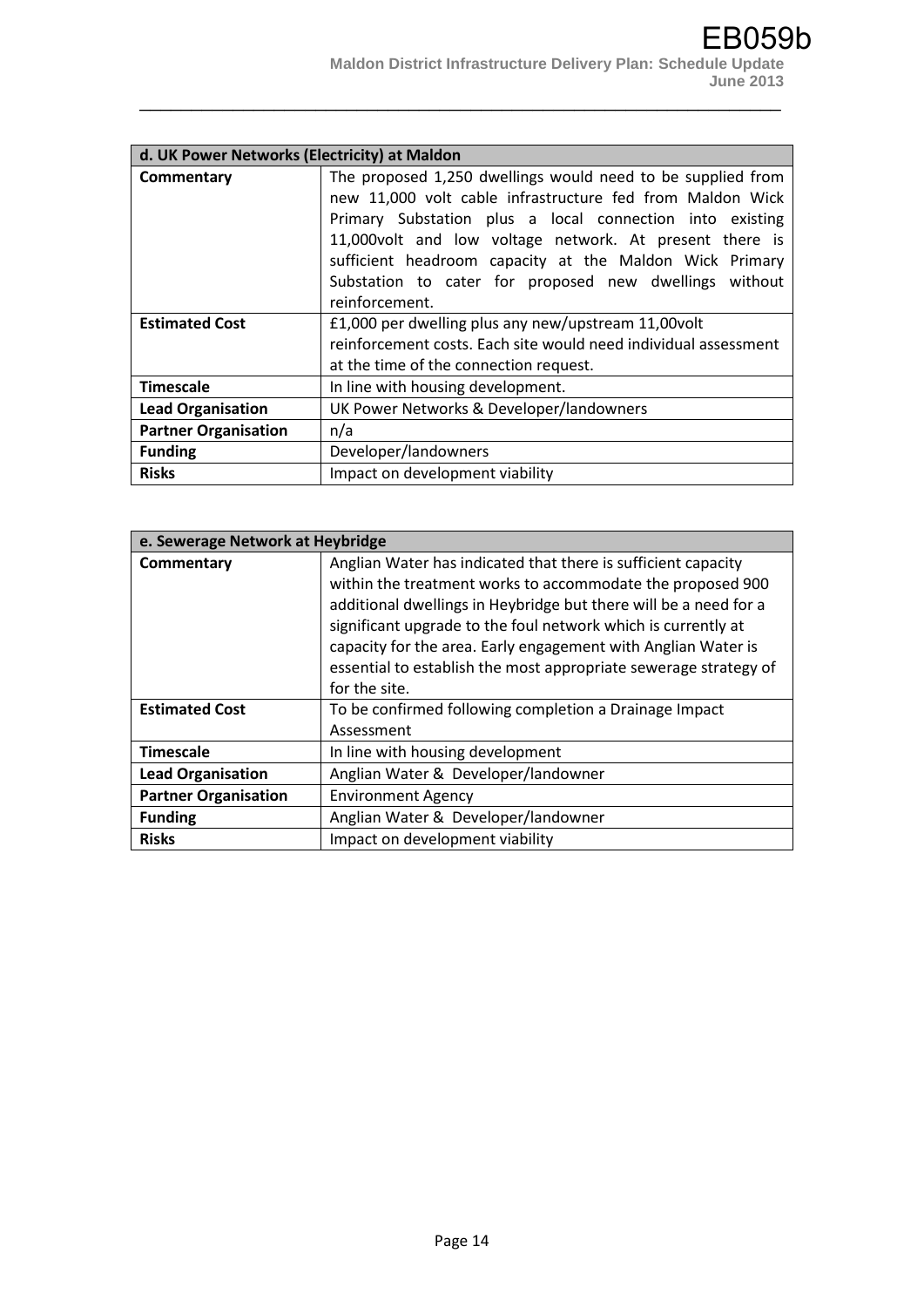|                             | f. Sewerage Network at Maldon                                                                                                                                                                                                                                                                                                                                                                                                                                                                     |  |
|-----------------------------|---------------------------------------------------------------------------------------------------------------------------------------------------------------------------------------------------------------------------------------------------------------------------------------------------------------------------------------------------------------------------------------------------------------------------------------------------------------------------------------------------|--|
| Commentary                  | Anglian Water has indicated that there is sufficient capacity<br>within the treatment works to accommodate the proposed 1,250<br>additional dwellings in Maldon but there will be a need for a<br>significant upgrade to the foul network which is currently<br>constrained. There is particular concern in respect to the<br>networks crossing of the River Chelmer. Early engagement with<br>Anglian Water is essential to establish the most appropriate<br>sewerage strategy of for the site. |  |
| <b>Estimated Cost</b>       | To be confirmed following completion a Drainage Impact<br>Assessment                                                                                                                                                                                                                                                                                                                                                                                                                              |  |
| <b>Timescale</b>            | In line with housing development.                                                                                                                                                                                                                                                                                                                                                                                                                                                                 |  |
| <b>Lead Organisation</b>    | Anglian Water & Developer/landowner                                                                                                                                                                                                                                                                                                                                                                                                                                                               |  |
| <b>Partner Organisation</b> | <b>Environment Agency</b>                                                                                                                                                                                                                                                                                                                                                                                                                                                                         |  |
| <b>Funding</b>              | Anglian Water & Developer/landowner                                                                                                                                                                                                                                                                                                                                                                                                                                                               |  |
| <b>Risks</b>                | Impact on development viability                                                                                                                                                                                                                                                                                                                                                                                                                                                                   |  |

| g. Water Supply in Maldon and Heybridge |                                                                   |
|-----------------------------------------|-------------------------------------------------------------------|
| Commentary                              | The recent extension to the Abberton Reservoir has ensured that   |
|                                         | there will be a surplus of water provision in Essex over the next |
|                                         | 25 years. There are no water supply issues that will affect       |
|                                         | Maldon and Heybridge.                                             |
| <b>Estimated Cost</b>                   | Each site would need an individual assessment at the time of the  |
|                                         | connection request.                                               |
| <b>Timescale</b>                        | In line with housing development.                                 |
| <b>Lead Organisation</b>                | Essex and Suffolk Water & Developer/landowner                     |
| <b>Partner Organisation</b>             | n/a                                                               |
| <b>Funding</b>                          | Developer/landowner                                               |
| <b>Risks</b>                            | Impact on development viability                                   |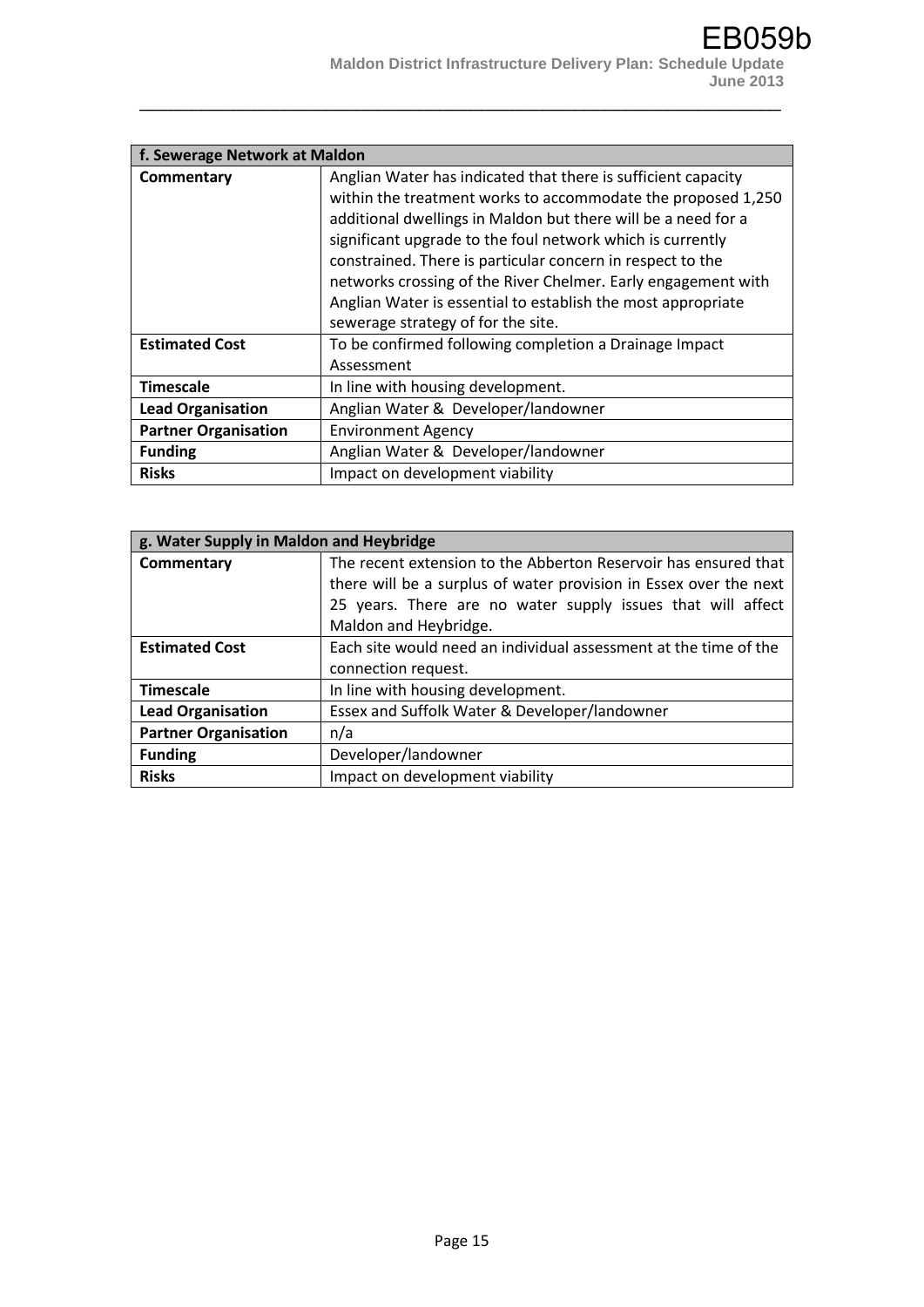#### **1.6 Telecommunications**

| a. Telephone (Landline)     |                                                                  |
|-----------------------------|------------------------------------------------------------------|
| Commentary                  | BT has an obligation to provide a landline to every household in |
|                             | the UK. Landline provision is provided by developers and         |
|                             | dedicated service providers                                      |
| <b>Estimated Cost</b>       | tbc                                                              |
| <b>Timescale</b>            | In line with housing development                                 |
| <b>Lead Organisation</b>    | BT and Developers/landowners                                     |
| <b>Partner Organisation</b> | n/a                                                              |
| <b>Funding</b>              | BT and Developers/landowners                                     |
| <b>Risks</b>                | n/a                                                              |

|                             | b. Telecommunications - Broadband                                                                                                                                                                                                                                                                                                                                                                                                                                                                                                                                                                                                                                                                              |  |
|-----------------------------|----------------------------------------------------------------------------------------------------------------------------------------------------------------------------------------------------------------------------------------------------------------------------------------------------------------------------------------------------------------------------------------------------------------------------------------------------------------------------------------------------------------------------------------------------------------------------------------------------------------------------------------------------------------------------------------------------------------|--|
| Commentary                  | The National Broadband Strategy 2010 states that every<br>household should be able to access a minimum of 2Mbps<br>broadband and 90% of households will be able to access<br>Superfast broadband (i.e. at least 24Mbps) by 2015.<br>The Essex Rural Commission, in partnership with Essex County<br>Council identified the lack of high speed connectivity as a major<br>limiting factor on the rural economy.<br>An increase in the number of households and the economic<br>sector will mean greater demand for broadband and wireless<br>capabilities. Provision for these should be accounted for at the<br>outset of proposals and aligned with other underground works to<br>reduce disruption on roads. |  |
| <b>Estimated Cost</b>       | To be determined on a site by site basis                                                                                                                                                                                                                                                                                                                                                                                                                                                                                                                                                                                                                                                                       |  |
| <b>Timescale</b>            | In line with housing development.                                                                                                                                                                                                                                                                                                                                                                                                                                                                                                                                                                                                                                                                              |  |
| <b>Lead Organisation</b>    | Developer/landowner                                                                                                                                                                                                                                                                                                                                                                                                                                                                                                                                                                                                                                                                                            |  |
| <b>Partner Organisation</b> | BT and other providers                                                                                                                                                                                                                                                                                                                                                                                                                                                                                                                                                                                                                                                                                         |  |
| <b>Funding</b>              | Developer/landowner                                                                                                                                                                                                                                                                                                                                                                                                                                                                                                                                                                                                                                                                                            |  |
| <b>Risks</b>                | Lack of digital accessibility                                                                                                                                                                                                                                                                                                                                                                                                                                                                                                                                                                                                                                                                                  |  |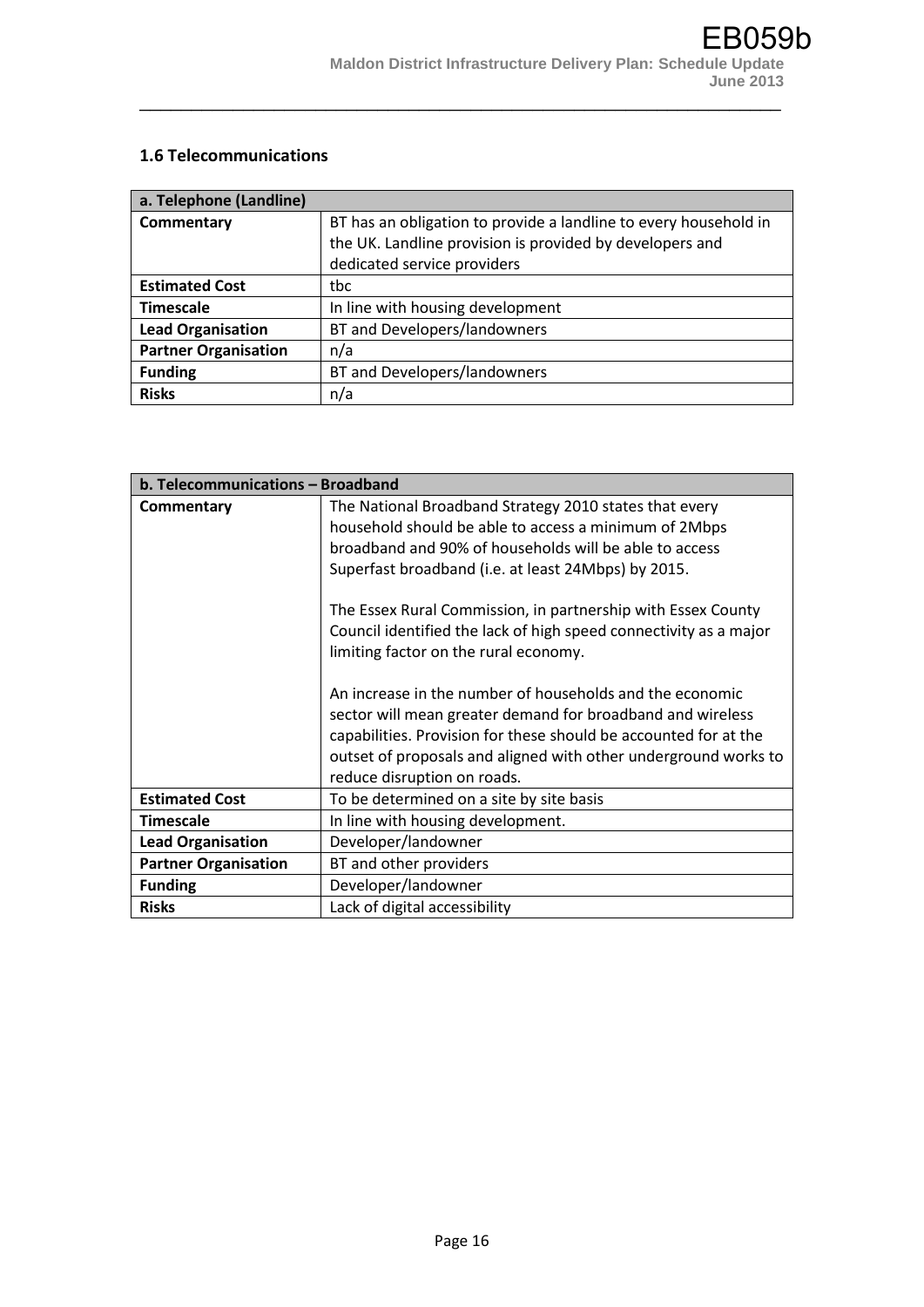| c. Telecommunications - Mobile Network |                                                                  |
|----------------------------------------|------------------------------------------------------------------|
| Commentary                             | Mobile phones, dongles, and tablet computers cannot work         |
|                                        | without a network of base stations (masts). If the base stations |
|                                        | are too far apart, the service can be interrupted. Base stations |
|                                        | are usually built about 200 to 500m apart in towns and 2 to 5km  |
|                                        | apart in rural areas. Base stations can only support a maximum   |
|                                        | 120 calls at any one time.                                       |
| <b>Estimated Cost</b>                  | To be determined on a site by site basis                         |
| <b>Timescale</b>                       | In line with housing development and as technology evolves.      |
| <b>Lead Organisation</b>               | <b>Mobile Operators</b>                                          |
| <b>Partner Organisation</b>            | <b>Mobile Operators</b>                                          |
| <b>Funding</b>                         | <b>Mobile Operators</b>                                          |
| <b>Risks</b>                           | Lack of digital accessibility                                    |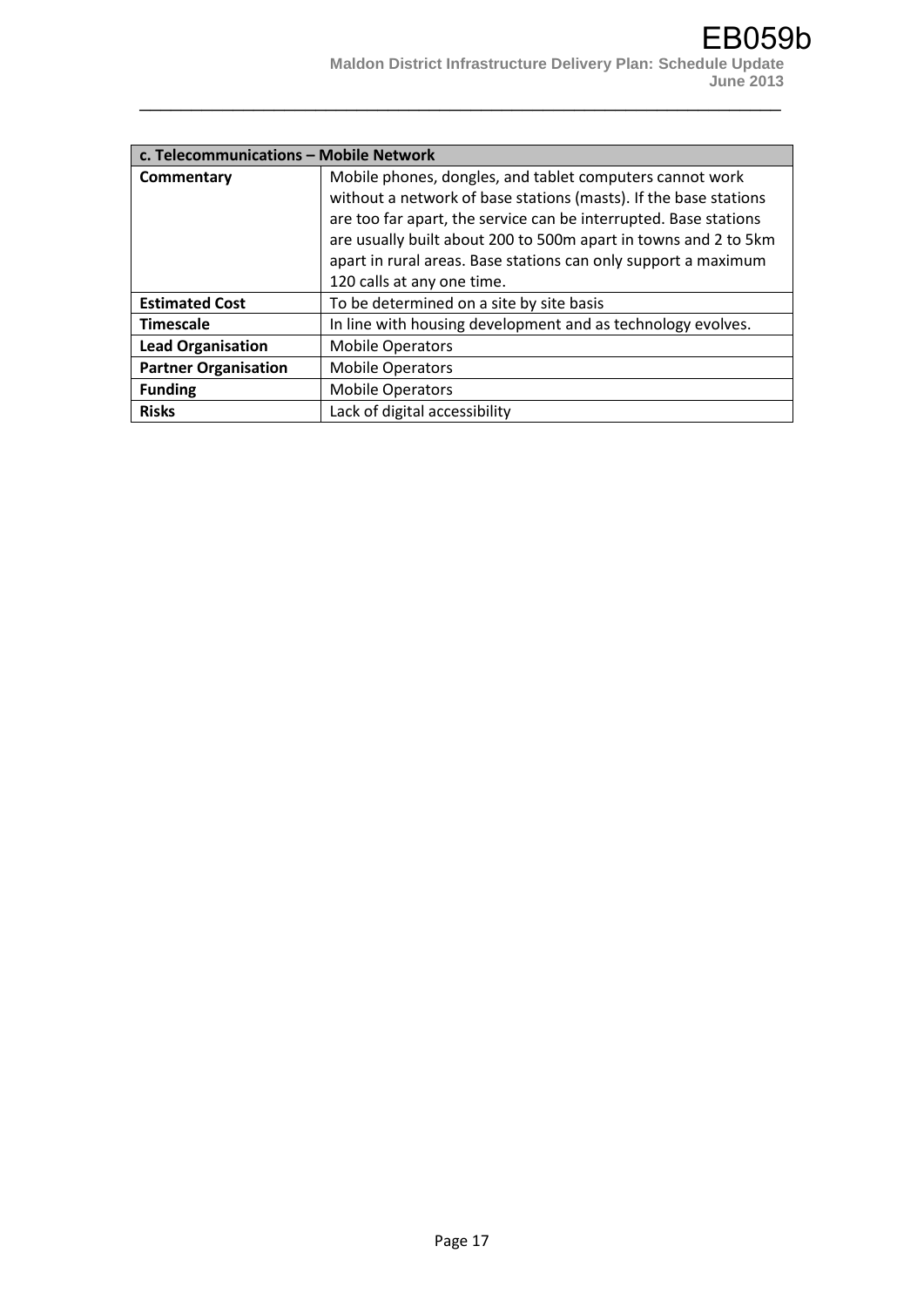# **1.7 Coast, Flooding and the Environment**

| a. The Causeway - Flood Mitigation |                                                                                                                                                                                                                                                                                                                                                                                                                                                                                                                                     |
|------------------------------------|-------------------------------------------------------------------------------------------------------------------------------------------------------------------------------------------------------------------------------------------------------------------------------------------------------------------------------------------------------------------------------------------------------------------------------------------------------------------------------------------------------------------------------------|
| Commentary                         | Flood defence works are required at Heybridge over the long-<br>term to mitigate against the impact of climate change and the<br>projected rising tidal levels. A joint partnership between the<br>Environment Agency and Maldon District Council will be required<br>to fund appropriate infrastructure.<br>The Environment Agency is in the process of undertaking further<br>tidal flood modelling work in respect to the areas flanking the<br>tidal River Chelmer, the River Blackwater/Langford Ditch and<br>Heybridge Creek. |
|                                    | The Environment Agency would seek S106 / CIL contributions to<br>contribute towards the Causeway flood defence improvements.                                                                                                                                                                                                                                                                                                                                                                                                        |
| <b>Estimated Cost</b>              | <b>Thc</b>                                                                                                                                                                                                                                                                                                                                                                                                                                                                                                                          |
| <b>Timescale</b>                   | Long-term                                                                                                                                                                                                                                                                                                                                                                                                                                                                                                                           |
| <b>Lead Organisation</b>           | <b>Environment Agency</b>                                                                                                                                                                                                                                                                                                                                                                                                                                                                                                           |
| <b>Partner Organisation</b>        | <b>Maldon District Council</b>                                                                                                                                                                                                                                                                                                                                                                                                                                                                                                      |
| <b>Funding</b>                     | S106 / CIL, Environment Agency and Maldon District Council                                                                                                                                                                                                                                                                                                                                                                                                                                                                          |
| <b>Risks</b>                       | Area wide flooding                                                                                                                                                                                                                                                                                                                                                                                                                                                                                                                  |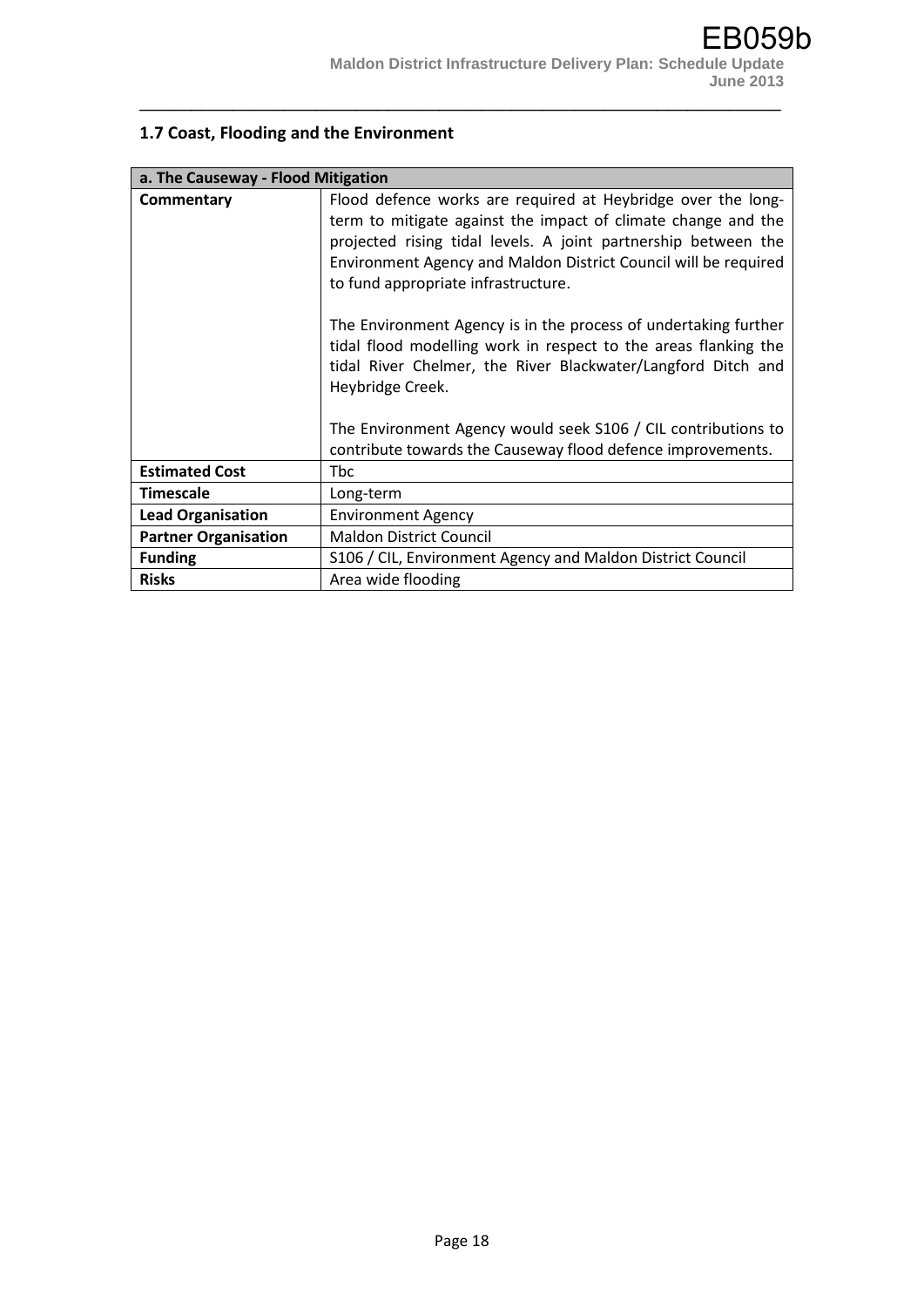|                             | b. Marine Management - Maldon and Heybridge                                                                                                                                                                                                                                                                                                                                                                                                                                                                                                                           |  |
|-----------------------------|-----------------------------------------------------------------------------------------------------------------------------------------------------------------------------------------------------------------------------------------------------------------------------------------------------------------------------------------------------------------------------------------------------------------------------------------------------------------------------------------------------------------------------------------------------------------------|--|
| Commentary                  | Any proposed works in the sea or a tidal section of river would<br>need to comply with the Marine Works (Environmental Impact<br>Assessment) Regulations 2007 and the licensing requirements of<br>the Marine and Coastal Access Act 2009 administered by the<br>Marine Management Organisation.                                                                                                                                                                                                                                                                      |  |
|                             | The Marine Management Organisation has indicated that the<br>Local Development Plan will need to give consideration to<br>potential landfall sites for the subsea cables associated with<br>these activities associated with energy supply and<br>telecommunications.                                                                                                                                                                                                                                                                                                 |  |
|                             | As the marine planning authority for England, the Marine<br>Management Organisation began marine planning for the East of<br>England Onshore and Offshore areas in April 2011. At its<br>landward extent, a marine plan will apply to the high water mark.<br>To ensure compatibility with existing development plans, which<br>apply down to the low water mark, the Marine Management<br>Organisation are seeking to identify the 'marine relevance' of<br>applicable plan policies and ensure that reference is made to the<br>Marine and Coastal Access Act 2009. |  |
|                             | Any developments taking place below the mean high water<br>springs mark or in any tidal river to the extent of the tidal<br>influence may require a marine licence from the Marine<br>Management Organisation.                                                                                                                                                                                                                                                                                                                                                        |  |
| <b>Estimated Cost</b>       | n/a                                                                                                                                                                                                                                                                                                                                                                                                                                                                                                                                                                   |  |
| <b>Timescale</b>            | n/a                                                                                                                                                                                                                                                                                                                                                                                                                                                                                                                                                                   |  |
| <b>Lead Organisation</b>    | Marine Management Organisation                                                                                                                                                                                                                                                                                                                                                                                                                                                                                                                                        |  |
| <b>Partner Organisation</b> | n/a                                                                                                                                                                                                                                                                                                                                                                                                                                                                                                                                                                   |  |
| <b>Funding</b>              | n/a                                                                                                                                                                                                                                                                                                                                                                                                                                                                                                                                                                   |  |
| <b>Risks</b>                | n/a                                                                                                                                                                                                                                                                                                                                                                                                                                                                                                                                                                   |  |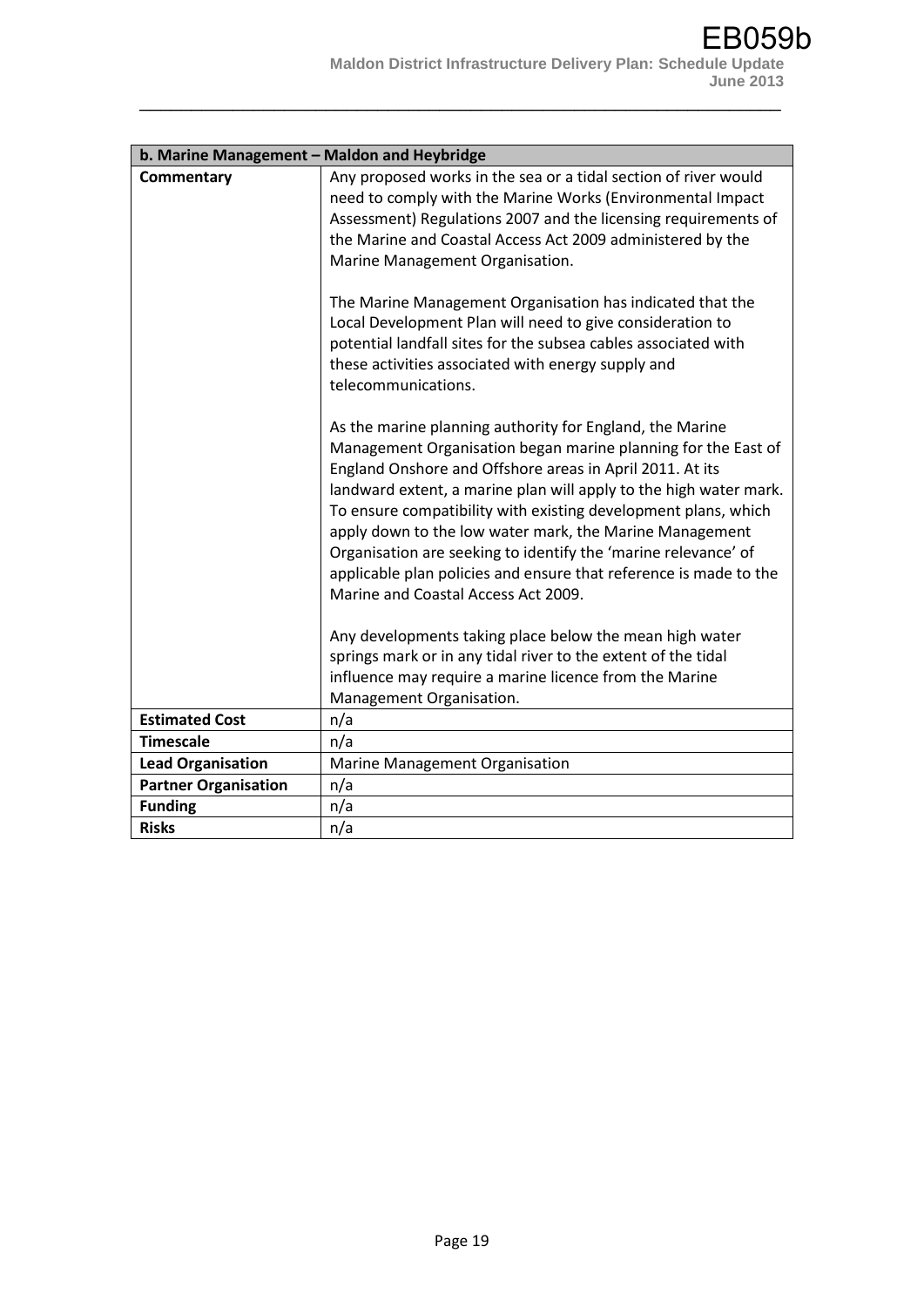|                             | c. Maldon and Heybridge Surface Water Management                   |
|-----------------------------|--------------------------------------------------------------------|
| Commentary                  | Essex County Council has identified the need to assess the risk of |
|                             | flooding in Maldon and Heybridge. The Maldon and Heybridge         |
|                             | Surface Water Management Plan will include an action plan to       |
|                             | assist in reducing the flood risk within Maldon and Heybridge and  |
|                             | provide guidance on its implementation. The findings of Maldon     |
|                             | and Heybridge Surface Water Management Plan will directly          |
|                             | inform the masterplan process for the proposed garden suburbs.     |
|                             |                                                                    |
|                             | Development at Maldon and Heybridge provides an opportunity        |
|                             | in which to introduce surface water flooding mitigation measures   |
|                             | that significantly improves the management of surface water        |
|                             | within the area to the benefit of all.                             |
| <b>Estimated Cost</b>       | To be determined on a site by site basis.                          |
| <b>Timescale</b>            | Final draft of the Maldon and Heybridge Surface Water              |
|                             | Management Plan to published and adopted in 2013. Surface          |
|                             | water flooding mitigation measures to delivered in line with       |
|                             | housing development.                                               |
| <b>Lead Organisation</b>    | <b>Essex County Council</b>                                        |
| <b>Partner Organisation</b> | <b>Maldon District Council</b>                                     |
| <b>Funding</b>              | <b>Essex County Council and Maldon District Council</b>            |
| <b>Risks</b>                | Timescales – early publication and adoption required to inform     |
|                             | the LDP process.                                                   |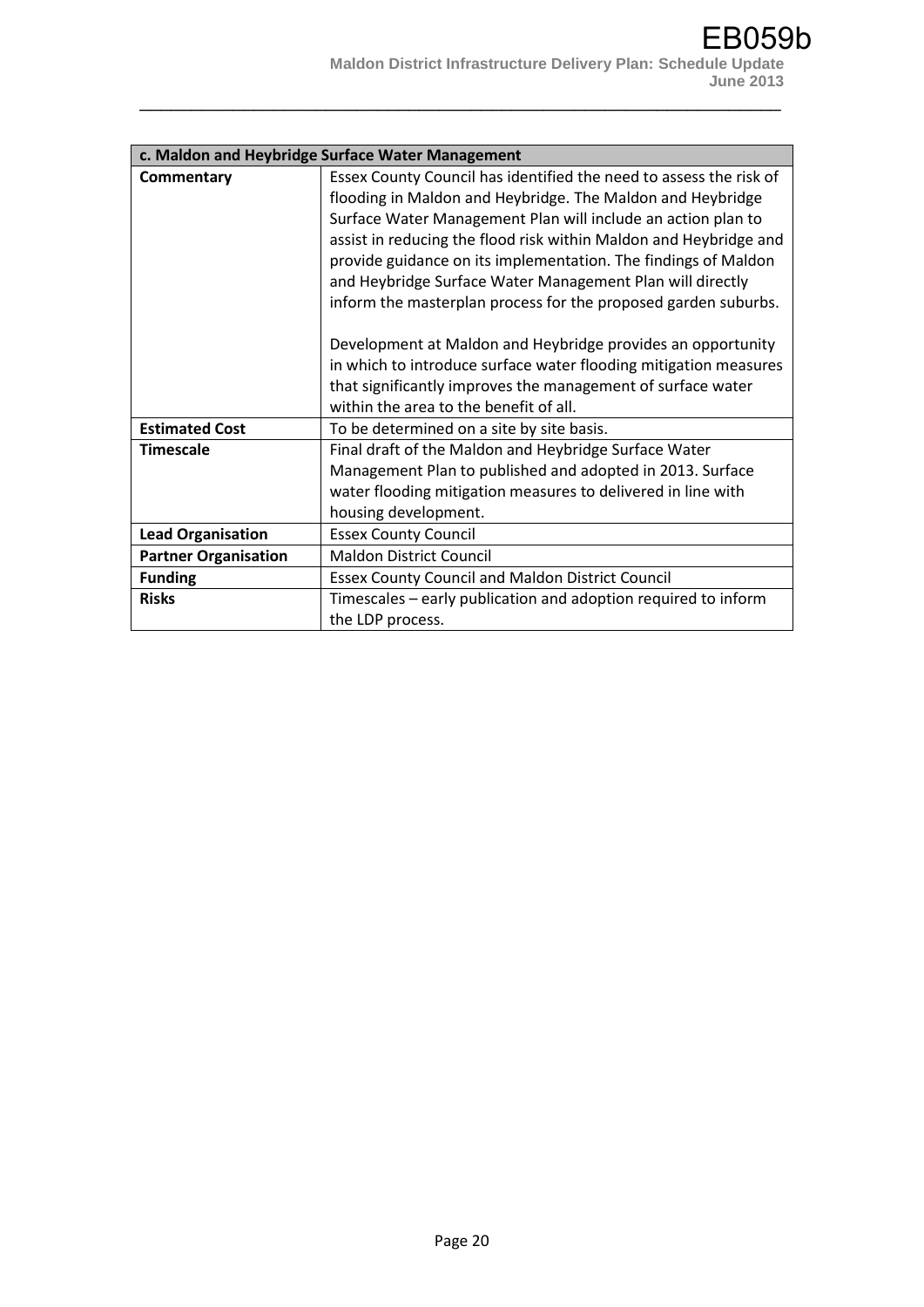### **1.8 Emergency Services**

| a. Essex Police             |                                                                                                                                                                                                                                                                                                                                                                                                                                                                                                                                                                                                                                                                                                                                                                                                                                                                                |
|-----------------------------|--------------------------------------------------------------------------------------------------------------------------------------------------------------------------------------------------------------------------------------------------------------------------------------------------------------------------------------------------------------------------------------------------------------------------------------------------------------------------------------------------------------------------------------------------------------------------------------------------------------------------------------------------------------------------------------------------------------------------------------------------------------------------------------------------------------------------------------------------------------------------------|
| Commentary                  | The location of the policing hub that provides the police<br>response to emergency and priority incidents is currently located<br>outside of Maldon District Council area. In light of the increased<br>housing, Essex Police would need to consider whether there<br>would be a need for additional resources and infrastructure at<br>locations external to Maldon District Council area. This may<br>include additional staff, equipment and facilities and/or purpose-<br>built new facilities, or an extension and adaptation of existing<br>buildings. It will not be the case that each individual<br>development will give rise to a direct need for a specific item of<br>infrastructure. However all development will contribute towards<br>a cumulative impact on delivery of the policing service.<br>The inclusion of design measures to reduce opportunities for |
|                             | crime will assist in delivering sustainable communities.                                                                                                                                                                                                                                                                                                                                                                                                                                                                                                                                                                                                                                                                                                                                                                                                                       |
| <b>Estimated Cost</b>       | <b>Tbc</b>                                                                                                                                                                                                                                                                                                                                                                                                                                                                                                                                                                                                                                                                                                                                                                                                                                                                     |
| <b>Timescale</b>            | In line with housing development.                                                                                                                                                                                                                                                                                                                                                                                                                                                                                                                                                                                                                                                                                                                                                                                                                                              |
| <b>Lead Organisation</b>    | <b>Essex Police</b>                                                                                                                                                                                                                                                                                                                                                                                                                                                                                                                                                                                                                                                                                                                                                                                                                                                            |
| <b>Partner Organisation</b> | Developer/landowner                                                                                                                                                                                                                                                                                                                                                                                                                                                                                                                                                                                                                                                                                                                                                                                                                                                            |
| <b>Funding</b>              | S106 / CIL                                                                                                                                                                                                                                                                                                                                                                                                                                                                                                                                                                                                                                                                                                                                                                                                                                                                     |
| <b>Risks</b>                | Insufficient policing levels                                                                                                                                                                                                                                                                                                                                                                                                                                                                                                                                                                                                                                                                                                                                                                                                                                                   |

| b. Essex Fire and Rescue    |                                                                                                                                                                                                                                                                                                   |
|-----------------------------|---------------------------------------------------------------------------------------------------------------------------------------------------------------------------------------------------------------------------------------------------------------------------------------------------|
| Commentary                  | Strategic developments can impact upon flooding in an area,<br>which in turn an impact upon the rescue operations as a direct<br>result of flooding. Appropriate drainage needs to be planned that<br>will alleviate consequential damage and prevent dangerous<br>conditions from being created. |
|                             | Automatic Water Suppression Systems should be fitted in<br>households identified as at risk or vulnerable on a long-term<br>basis.                                                                                                                                                                |
|                             | Appropriate access for emergency appliances is essential to all<br>parts of development.                                                                                                                                                                                                          |
| <b>Estimated Cost</b>       | The cost will need to be determined at the planning application<br>stage but as a guide a water suppression system should not cost<br>more than £1,000 per dwelling.                                                                                                                              |
| <b>Timescale</b>            | In line with housing development.                                                                                                                                                                                                                                                                 |
| <b>Lead Organisation</b>    | <b>Essex Fire and Rescue</b>                                                                                                                                                                                                                                                                      |
| <b>Partner Organisation</b> | Developer/landowner                                                                                                                                                                                                                                                                               |
| <b>Funding</b>              | S106 / CIL                                                                                                                                                                                                                                                                                        |
| <b>Risks</b>                | Insufficient fire prevention and flooding prevention measures                                                                                                                                                                                                                                     |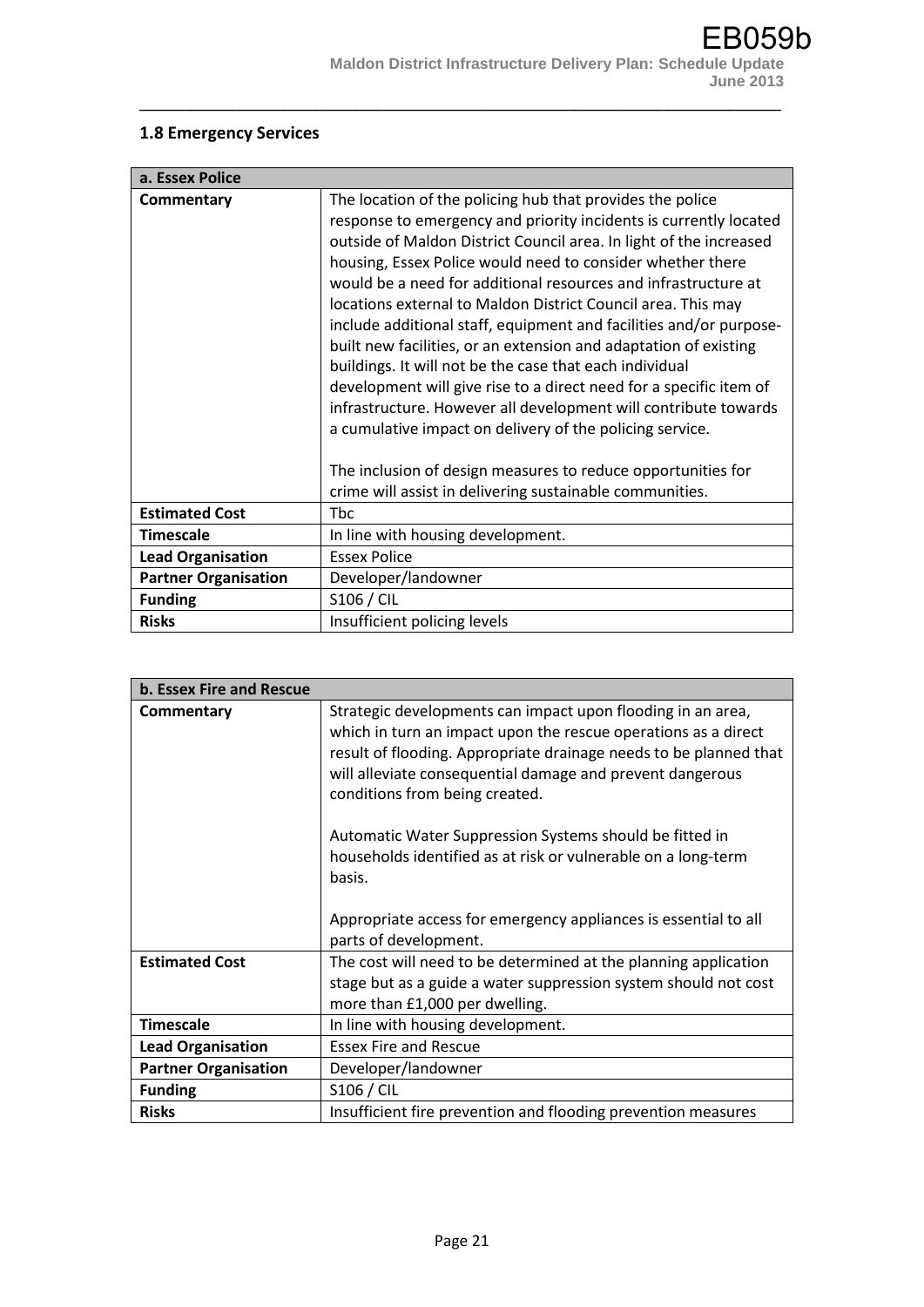| c. East of England Ambulance Service |                                                                 |
|--------------------------------------|-----------------------------------------------------------------|
| Commentary                           | East of England Ambulance Service seeks to engage with local    |
|                                      | authority planning departments and partners to ensure that they |
|                                      | are responsive to opportunities that arise and ensure that they |
|                                      | are aware of developments within the area. Need to consider     |
|                                      | operational needs in line with the East of England Ambulance    |
|                                      | Service Estates Strategy.                                       |
| <b>Estimated Cost</b>                | <b>Thc</b>                                                      |
| <b>Timescale</b>                     | In line with housing development.                               |
| <b>Lead Organisation</b>             | East of England Ambulance Service                               |
| <b>Partner Organisation</b>          | n/a                                                             |
| <b>Funding</b>                       | tbc.                                                            |
| <b>Risks</b>                         | Impact on response rate                                         |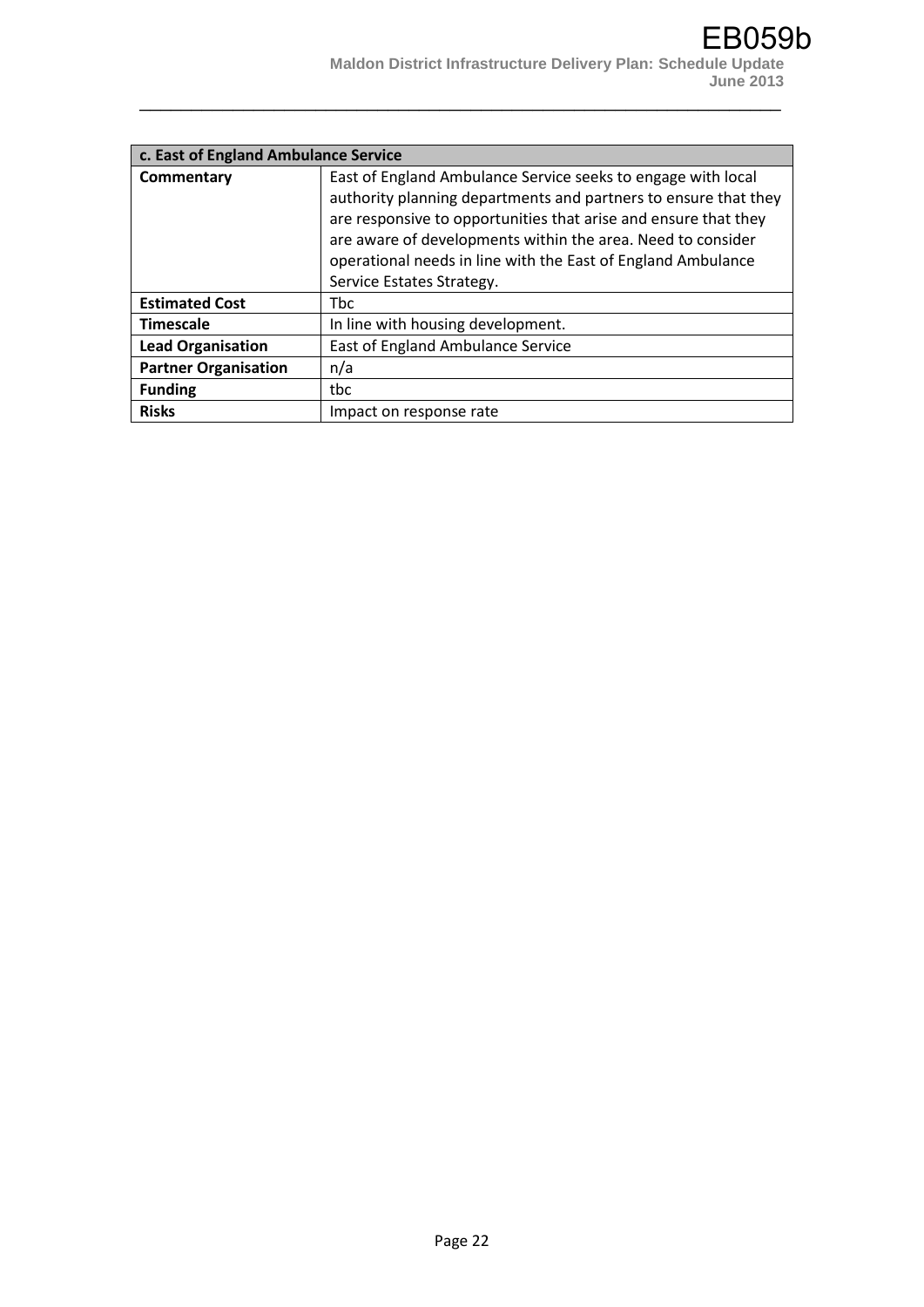# 2. Burnham-on-Crouch

#### **2.1 Education**

| a. Improvement Works at the Ormiston Rivers Academy |                                                                 |
|-----------------------------------------------------|-----------------------------------------------------------------|
| Commentary                                          | There is sufficient capacity within the Ormiston Rivers Academy |
|                                                     | to accommodate the level of proposed growth at Burnham on       |
|                                                     | Crouch.                                                         |
| <b>Estimated Cost</b>                               | N/A                                                             |
| <b>Timescale</b>                                    | N/A                                                             |
| <b>Lead Organisation</b>                            | Ormiston Rivers Academy, Department for Education               |
| <b>Partner Organisation</b>                         | Maldon District Council, Developer/landowners                   |
| <b>Funding</b>                                      | N/A                                                             |
| <b>Risks</b>                                        | N/A                                                             |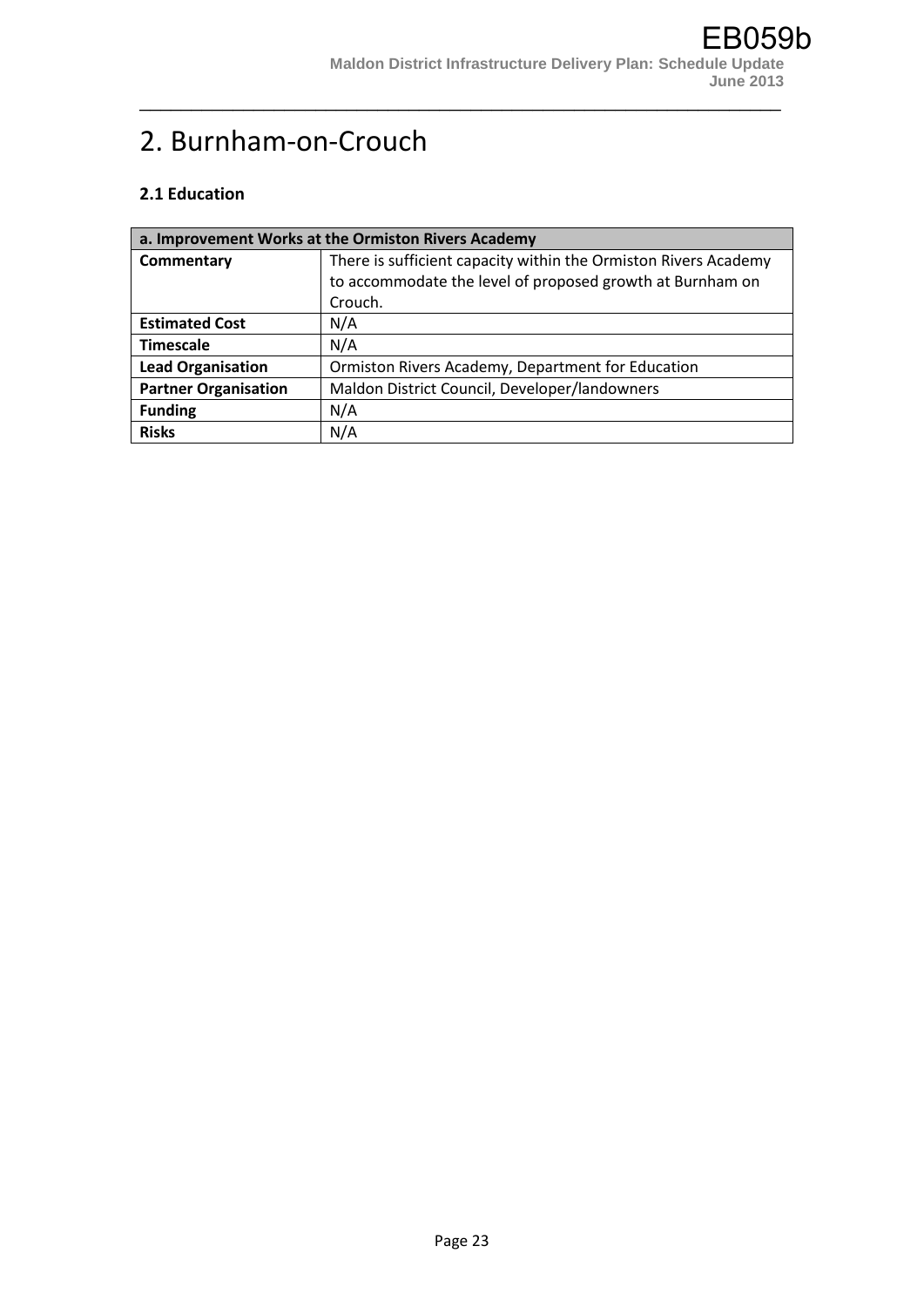|                             | b. Enhanced Primary School Provision in Burnham-on-Crouch                                                                                                                                                                                                                                                                                                                   |
|-----------------------------|-----------------------------------------------------------------------------------------------------------------------------------------------------------------------------------------------------------------------------------------------------------------------------------------------------------------------------------------------------------------------------|
| Commentary                  | Development at Burnham-on-Crouch would fall into the<br>catchment of two schools, Burnham on Crouch Primary and St<br>Mary's CE School.                                                                                                                                                                                                                                     |
|                             | The proposed garden suburb to the west of Burnham-on-Crouch<br>would generate approximately 85 additional primary school aged<br>pupils. St Mary's CE School is the closest primary school to the<br>planned development and is currently close to capacity. By<br>contrast, Burnham Primary school has capacity to accommodate<br>an additional 72 places.                 |
|                             | St Mary's CE School relies on temporary accommodation<br>however through the redevelopment of this temporary<br>accommodation to create permanent accommodation there<br>would be capacity to accommodate the additional primary school<br>aged pupils. However, any plans to remove temporary<br>accommodation at St Mary's would need to be discussed with<br>the School. |
|                             | Due to current use of temporary classrooms by schools in<br>Burnham, and the limited amount of land available for expansion<br>of the existing schools, it is possible that any additional<br>development in Burnham beyond the proposed 450 dwellings<br>may create the need for a new primary schools to be considered.                                                   |
| <b>Estimated Cost</b>       | Subject to negotiation with Essex County Council on a site by site<br>basis in accordance with their 'Developers' Guide to<br>Infrastructure Contributions' and the 'Education Supplement'. As<br>a guide Essex County Council would normally seek £10,866 (April<br>2012) per primary school place.                                                                        |
| <b>Timescale</b>            | $0 - 5$ yrs                                                                                                                                                                                                                                                                                                                                                                 |
| <b>Lead Organisation</b>    | Essex County Council, Developer/landowner                                                                                                                                                                                                                                                                                                                                   |
| <b>Partner Organisation</b> | <b>Maldon District Council</b>                                                                                                                                                                                                                                                                                                                                              |
| <b>Funding</b>              | S106, Department for Education                                                                                                                                                                                                                                                                                                                                              |
| <b>Risks</b>                | Securing funding within the timescales required to deliver the<br>new primary school provision at the right time.                                                                                                                                                                                                                                                           |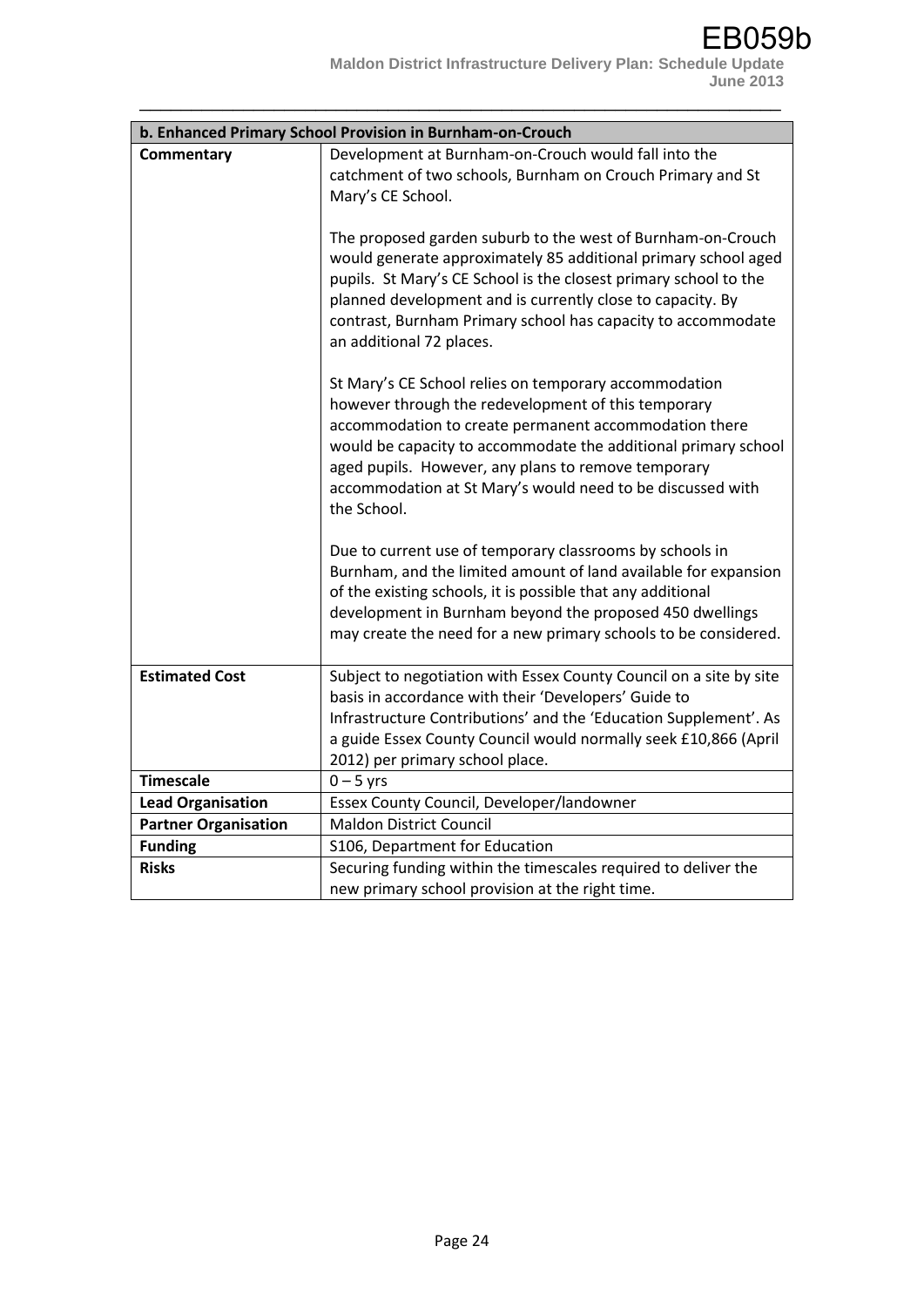|                             | c. Early Years and Childcare provision in Burnham-on-Crouch        |
|-----------------------------|--------------------------------------------------------------------|
| Commentary                  | There are no full day care or sessional settings within Burnham-   |
|                             | on-Crouch North ward, although there are 3 settings in Burnha,-    |
|                             | on-Crouch South ward. Two of these are presently at capacity       |
|                             | with decreasing capacity available at the third. A minimum of      |
|                             | 0.13 hectares of land is required for a 56 place Early Years and   |
|                             | Childcare centre, which could potentially meet the requirements    |
|                             | for Burnham on Crouch.                                             |
| <b>Estimated Cost</b>       | Subject to negotiation with Essex County Council on a site by site |
|                             | basis in accordance with their 'Developers' Guide to               |
|                             | Infrastructure Contributions' and the 'Education Supplement'. As   |
|                             | a guide, Essex County Council would normally seek £11,643 (April   |
|                             | 2012) per early years place.                                       |
| <b>Timescale</b>            | In line with housing development                                   |
| <b>Lead Organisation</b>    | Essex County Council, Developer/landowner                          |
| <b>Partner Organisation</b> | <b>Maldon District Council</b>                                     |
| <b>Funding</b>              | S <sub>106</sub>                                                   |
| <b>Risks</b>                | Failure to provide Early Years and Childcare would cause<br>٠      |
|                             | the existing provision to be over capacity.                        |
|                             | Securing funding within the timescales required to<br>٠            |
|                             | deliver the necessary facilities at the right time.                |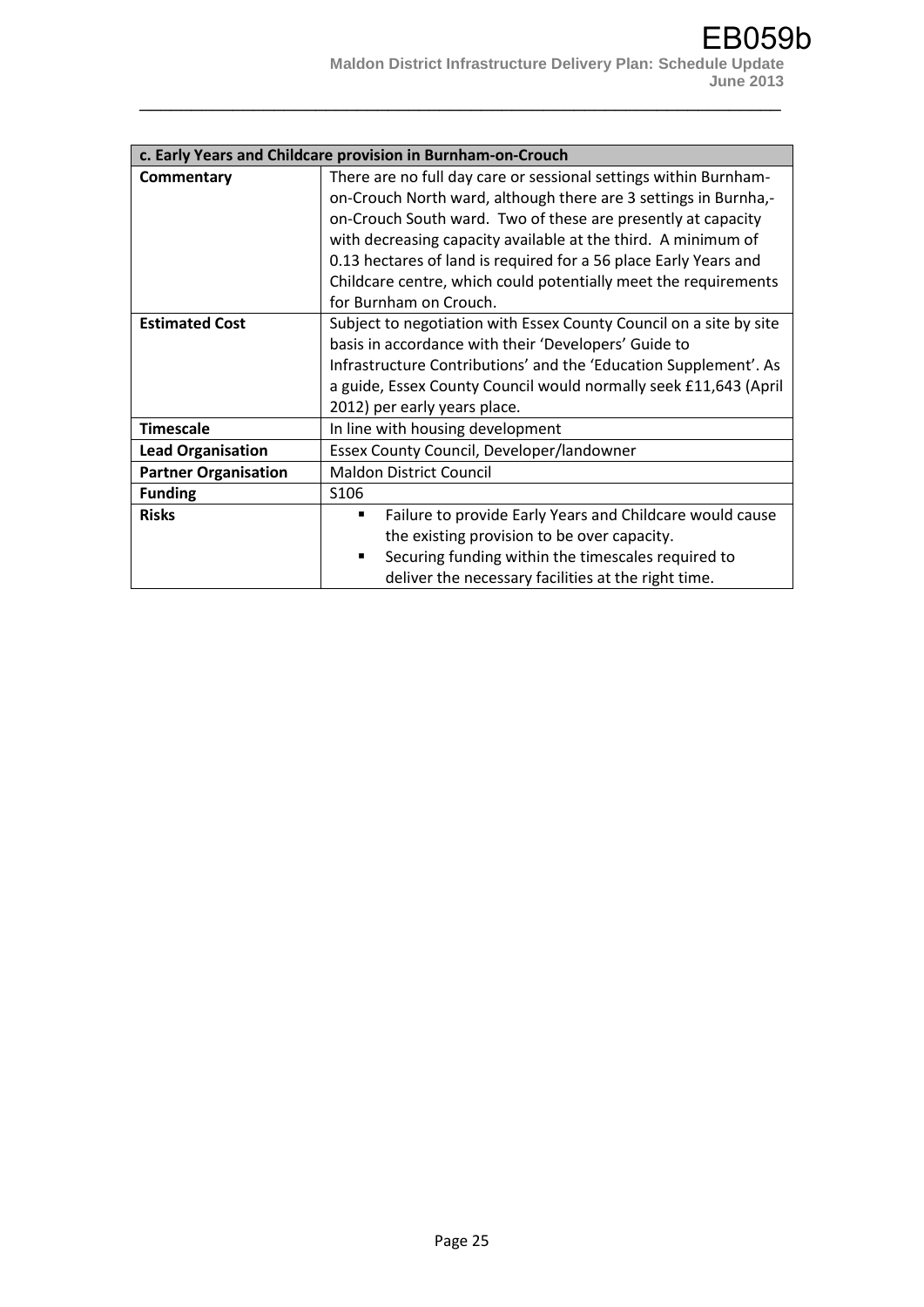#### **2.2 Healthcare**

| a. Healthcare Provision in Burnham-on-Crouch |                                                                   |
|----------------------------------------------|-------------------------------------------------------------------|
| Commentary                                   | The planned level of growth at Burnham-on-Crouch is not           |
|                                              | sufficient enough to support an additional full-time GP.          |
|                                              | Consequently, this level of requirement would not warrant the     |
|                                              | provision of new floorspace on-site. In line with their           |
|                                              | procurement procedures, the NHS has indicated a preference for    |
|                                              | that favour larger surgery formats through extensions to existing |
|                                              | facilities, which are more cost effective and efficient to run.   |
| <b>Estimated Cost</b>                        | The associated developer contribution required to mitigate the    |
|                                              | healthcare impacts at Burnham-on-Crouch would amount to           |
|                                              | £146,400. These contributions would be targeted towards the       |
|                                              | reconfiguration / refurbishment / re-equipping of the existing GP |
|                                              | practice (The Burnham Surgery).                                   |
| <b>Timescale</b>                             | $the - in line with housing development.$                         |
| <b>Lead Organisation</b>                     | <b>NHS</b>                                                        |
| <b>Partner Organisation</b>                  | Maldon District Council, Developer/landowners                     |
| <b>Funding</b>                               | <b>S106, NHS</b>                                                  |
| <b>Risks</b>                                 | Securing funding within the timescales required to deliver the    |
|                                              | necessary requirements at the right time.                         |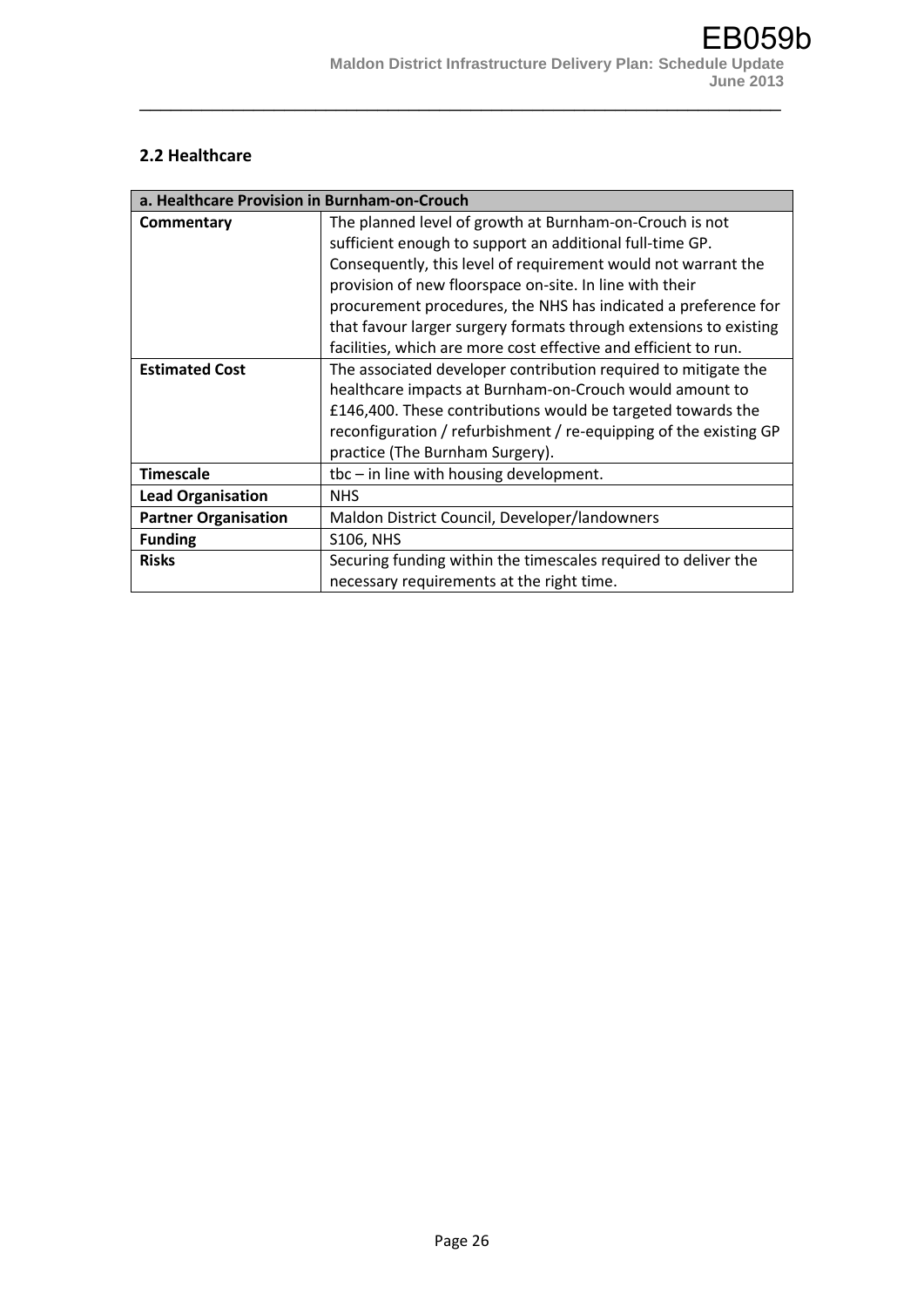# **2.3 Highways**

| a. Burnham-on-Crouch Highway Network |                                                                                                                                                                                                                                                                                                                     |
|--------------------------------------|---------------------------------------------------------------------------------------------------------------------------------------------------------------------------------------------------------------------------------------------------------------------------------------------------------------------|
| Commentary                           | Essex Highways undertook modelling in early 2013 to consider<br>the impact on the highway network of 900 dwellings split<br>between 2 main sites in Burnham-on-Crouch.                                                                                                                                              |
|                                      | The 'Assessment of Impact of Potential Core Strategy Sites on<br>Existing Junctions' (2010) study set out the mitigation measures<br>required to accommodate growth at the west of Burnham-on-<br>Crouch, and identified that should include the creation of a<br>B1010 Maldon Road / B1021 Church Road roundabout. |
|                                      | 2013 highways modelling has indicated that the proposed<br>developments could be accommodated satisfactorily on the<br>existing highway network if the mitigation measure identified in<br>the December 2010 study at the B1010 Maldon Road / B1021<br>Church Road junction is retained.                            |
| <b>Estimated Cost</b>                | The mitigation measures required to minimise the impact of a<br>new development to the west of Burnham-on-Crouch include the<br>creation of a B1010 Maldon Road / B1021 Church Road<br>roundabout. This would cost approximately £108,000 (at 2010<br>prices).                                                      |
|                                      | The 2013 modelling assessed whether growth could be<br>accommodated on the highway network, but did not cost<br>mitigation measures. The cost of mitigation measures required<br>will be considered as the Plan is progressed in order to inform<br>on-going viability assessment.                                  |
| <b>Timescale</b>                     | In line with housing development                                                                                                                                                                                                                                                                                    |
| <b>Lead Organisation</b>             | Developer/Landowner & Essex County Council                                                                                                                                                                                                                                                                          |
| <b>Partner Organisation</b>          | <b>Maldon District Council</b>                                                                                                                                                                                                                                                                                      |
| <b>Funding</b>                       | Developer / Landowner                                                                                                                                                                                                                                                                                               |
| <b>Risks</b>                         | Development viability                                                                                                                                                                                                                                                                                               |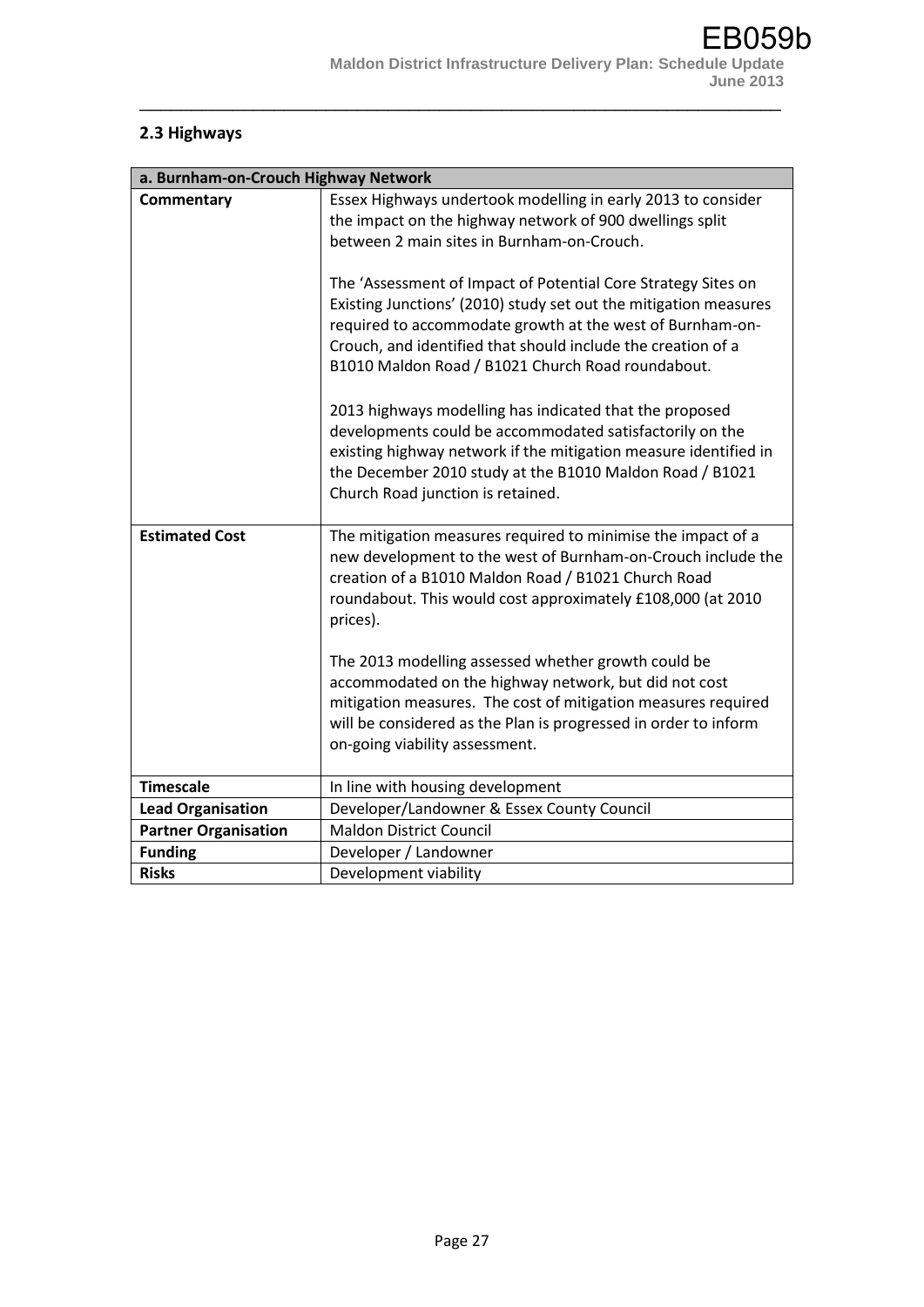### **2.4 Sustainable Transport**

| a. Bus Network              |                                                                                                                                                                                                                                                                                                                                      |
|-----------------------------|--------------------------------------------------------------------------------------------------------------------------------------------------------------------------------------------------------------------------------------------------------------------------------------------------------------------------------------|
| Commentary                  | To facilitate large developments, diversions to existing bus routes<br>or new services will be required to ensure that walking distances<br>to bus stops are sufficiently attractive and accessible to all so as<br>to encourage modal shift. Bus services should be provided at first<br>occupation.                                |
| <b>Estimated Cost</b>       | To be confirmed - Policy DM17 of Essex County Council's<br>Development Management Policies document states that the<br>Highway Authority will consider each proposal for development<br>on its merits by assessing supporting information. Appropriate<br>highway and/or transportation mitigation will be required as<br>necessary. |
| <b>Timescale</b>            | This will be negotiated at the time of the planning application.                                                                                                                                                                                                                                                                     |
| <b>Lead Organisation</b>    | <b>Essex County Council</b>                                                                                                                                                                                                                                                                                                          |
| <b>Partner Organisation</b> | Developer/landowner                                                                                                                                                                                                                                                                                                                  |
| <b>Funding</b>              | S106                                                                                                                                                                                                                                                                                                                                 |
| <b>Risks</b>                | Impact upon development viability                                                                                                                                                                                                                                                                                                    |

| b. The Dart                 |                                                                    |
|-----------------------------|--------------------------------------------------------------------|
| Commentary                  | The 'Dengie Dart' Service is a specialised rural transport service |
|                             | that has been operational since its launch in May 2011. The        |
|                             | 'Dart' runs to a fixed schedule between Broomfield Hospital,       |
|                             | Maldon Town Centre and the Dengie. There may be a need to          |
|                             | expand the service and/or its frequency as a result of             |
|                             | development in Burnham-on-Crouch.                                  |
| <b>Estimated Cost</b>       | To be confirmed.                                                   |
| <b>Timescale</b>            | In line with housing development                                   |
| <b>Lead Organisation</b>    | <b>Arrow Taxis of Maldon</b>                                       |
| <b>Partner Organisation</b> | <b>Essex County Council</b>                                        |
| <b>Funding</b>              | S <sub>106</sub>                                                   |
| <b>Risks</b>                | n/a                                                                |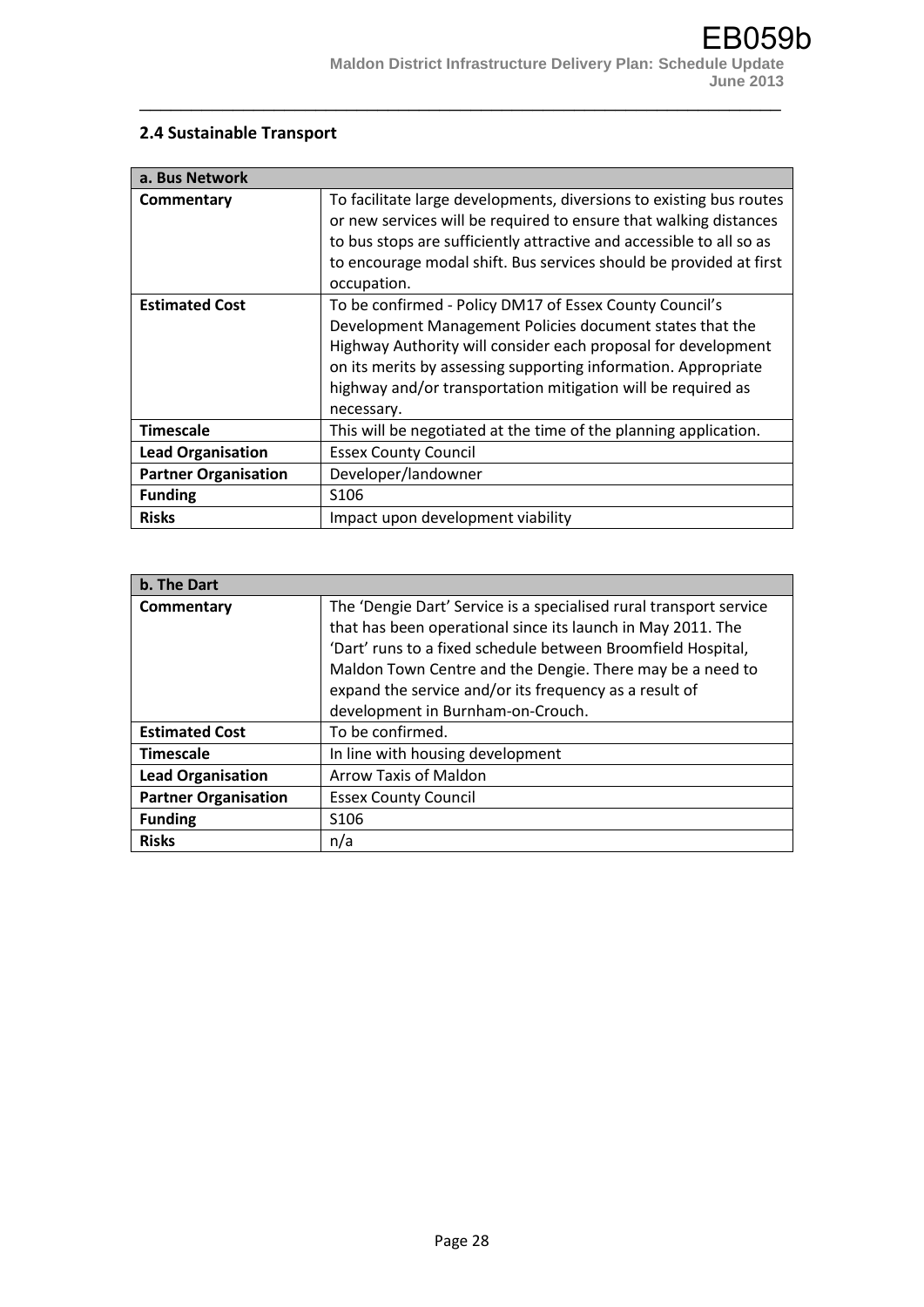| c. Railway                  |                                                                                                                                                                                                                                                                                                                                                                                                                                                                                                                                                                                                                                                                                                                                                                                                                                                                                                                                                                                                                                                  |
|-----------------------------|--------------------------------------------------------------------------------------------------------------------------------------------------------------------------------------------------------------------------------------------------------------------------------------------------------------------------------------------------------------------------------------------------------------------------------------------------------------------------------------------------------------------------------------------------------------------------------------------------------------------------------------------------------------------------------------------------------------------------------------------------------------------------------------------------------------------------------------------------------------------------------------------------------------------------------------------------------------------------------------------------------------------------------------------------|
| Commentary                  | Network Rail's built assets within the District include the railway<br>line between South Woodham Ferrers and Southminster. This<br>includes all railway infrastructure, track, signals, telecoms,<br>overhead line equipment, level crossings, most bridges and<br>stations at North Fambridge, Althorne, Burnham-on-Crouch and<br>Southminster including associated forecourts, car parks etc. Since<br>February 2012, Abellio, has been responsible for all maintenance<br>and renewals associated with the above named railway stations.<br>The current rail infrastructure is consistent with the demands<br>placed upon it and the latest Route Utilisation Strategy has not<br>highlighted any future gaps to train service provision along this<br>line.<br>Network Rail is currently going through the latest Periodic<br>Review process of funding, which will conclude in October 2013<br>(PR13). This will set the funding for all Network Rail's<br>forthcoming renewals and maintenance activities for the period<br>2014 to 2019. |
| <b>Estimated Cost</b>       | n/a                                                                                                                                                                                                                                                                                                                                                                                                                                                                                                                                                                                                                                                                                                                                                                                                                                                                                                                                                                                                                                              |
| <b>Timescale</b>            | n/a                                                                                                                                                                                                                                                                                                                                                                                                                                                                                                                                                                                                                                                                                                                                                                                                                                                                                                                                                                                                                                              |
| <b>Lead Organisation</b>    | n/a                                                                                                                                                                                                                                                                                                                                                                                                                                                                                                                                                                                                                                                                                                                                                                                                                                                                                                                                                                                                                                              |
| <b>Partner Organisation</b> | Network Rail & Abellio                                                                                                                                                                                                                                                                                                                                                                                                                                                                                                                                                                                                                                                                                                                                                                                                                                                                                                                                                                                                                           |
| <b>Funding</b>              | Network Rail & Abellio                                                                                                                                                                                                                                                                                                                                                                                                                                                                                                                                                                                                                                                                                                                                                                                                                                                                                                                                                                                                                           |
| <b>Risks</b>                | n/a                                                                                                                                                                                                                                                                                                                                                                                                                                                                                                                                                                                                                                                                                                                                                                                                                                                                                                                                                                                                                                              |

| d. Foot and Cycle Bridge over the Railway Line |                                                                |
|------------------------------------------------|----------------------------------------------------------------|
| Commentary                                     | A foot and cycle bridge is required to link the planned        |
|                                                | development to the west of Burnham-on-Crouch with the town     |
|                                                | centre, railway station, existing services and the wider green |
|                                                | infrastructure network. Network Rail has a small budget to     |
|                                                | provide off grade crossings such as footbridges.               |
| <b>Estimated Cost</b>                          | To be confirmed                                                |
| <b>Timescale</b>                               | In line with housing development                               |
| <b>Lead Organisation</b>                       | Developer / Landowner                                          |
| <b>Partner Organisation</b>                    | Maldon District Council, Essex County Council, SUSTRANS,       |
|                                                | Network Rail                                                   |
| <b>Funding</b>                                 | Developer/landowner, Essex County Council, Network Rail        |
| <b>Risks</b>                                   | Development viability                                          |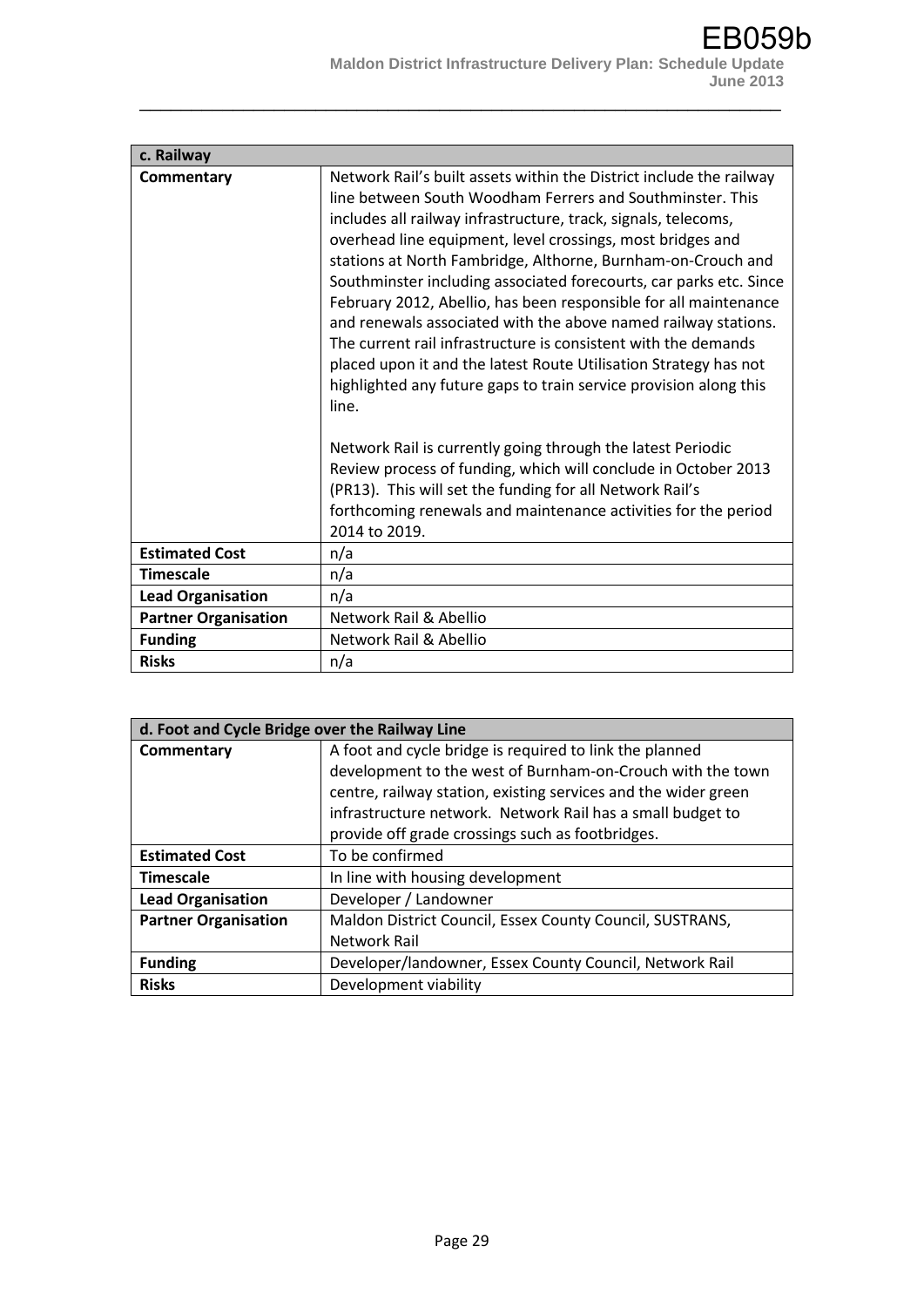#### **2.5 Utilities**

| a. National Grid (Gas) at Burnham-on-Crouch |                                                                |
|---------------------------------------------|----------------------------------------------------------------|
| Commentary                                  | To support 450 dwellings at Burnham-on-Crouch, there will be a |
|                                             | need to increase capacity and undertake reinforcement works to |
|                                             | the gas infrastructure.                                        |
| <b>Estimated Cost</b>                       | To be determined on a site by site basis at the planning       |
|                                             | application stage                                              |
| <b>Timescale</b>                            | In line with housing development                               |
| <b>Lead Organisation</b>                    | Developer/landowner & National Grid                            |
| <b>Partner Organisation</b>                 | n/a                                                            |
| <b>Funding</b>                              | Developer/landowner & National Grid                            |
| <b>Risks</b>                                | Impact on development viability                                |

| b. UK Power Networks (Electricity) at Burnham-on-Crouch |                                                                 |
|---------------------------------------------------------|-----------------------------------------------------------------|
| Commentary                                              | The proposed 450 dwellings would be supplied from a new         |
|                                                         | 11,000 volt cable infrastructure fed from the Burnham Primary   |
|                                                         | Substation. At present there is sufficient headroom capacity at |
|                                                         | the Burnham Primary Substation to cater for proposed new        |
|                                                         | dwellings without reinforcement.                                |
| <b>Estimated Cost</b>                                   | £1,000 per dwelling plus any new/upstream 11,00 volt            |
|                                                         | reinforcement costs. Each site would need individual assessment |
|                                                         | at the time of the connection request.                          |
| <b>Timescale</b>                                        | In line with housing development.                               |
| <b>Lead Organisation</b>                                | UK Power Networks & Developer/landowners                        |
| <b>Partner Organisation</b>                             | n/a                                                             |
| <b>Funding</b>                                          | Developer/landowners                                            |
| <b>Risks</b>                                            | Impact on development viability                                 |

| c. Sewerage Network at Burnham-on-Crouch |                                                                |
|------------------------------------------|----------------------------------------------------------------|
| Commentary                               | Anglian Water has indicated that there is sufficient capacity  |
|                                          | within the treatment works to accommodate the proposed 450     |
|                                          | additional dwellings in Burnham-on-Crouch but there will be a  |
|                                          | need for an upgrade to the foul network. Early engagement with |
|                                          | Anglian Water is essential to establish the most appropriate   |
|                                          | sewerage strategy of for the site.                             |
| <b>Estimated Cost</b>                    | To be confirmed following completion a Drainage Impact         |
|                                          | Assessment                                                     |
| <b>Timescale</b>                         | In line with housing development                               |
| <b>Lead Organisation</b>                 | Anglian Water & Developer/landowner                            |
| <b>Partner Organisation</b>              | <b>Environment Agency</b>                                      |
| <b>Funding</b>                           | Anglian Water & Developer/landowner                            |
| <b>Risks</b>                             | Impact on development viability                                |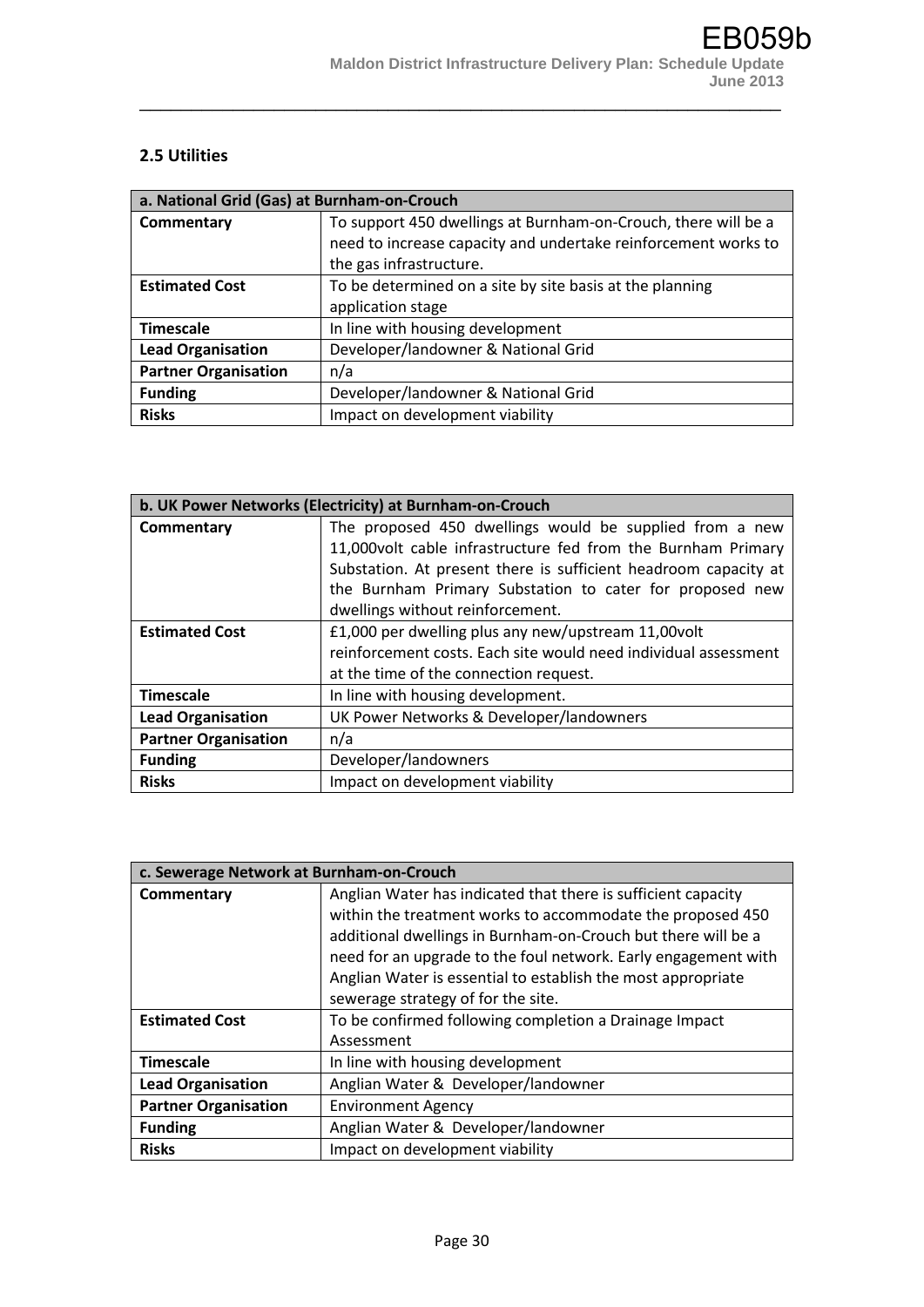| g. Water Supply in Burnham-on-Crouch |                                                                   |
|--------------------------------------|-------------------------------------------------------------------|
| Commentary                           | The recent extension to the Abberton Reservoir has ensured that   |
|                                      | there will be a surplus of water provision in Essex over the next |
|                                      | 25 years. There are no water supply issues that will affect       |
|                                      | Burnham-on-Crouch.                                                |
| <b>Estimated Cost</b>                | An individual assessment at the time of the connection request    |
|                                      | will be required.                                                 |
| <b>Timescale</b>                     | In line with housing development.                                 |
| <b>Lead Organisation</b>             | Essex and Suffolk Water & Developer/landowner                     |
| <b>Partner Organisation</b>          | n/a                                                               |
| <b>Funding</b>                       | Developer/landowner                                               |
| <b>Risks</b>                         | Impact on development viability                                   |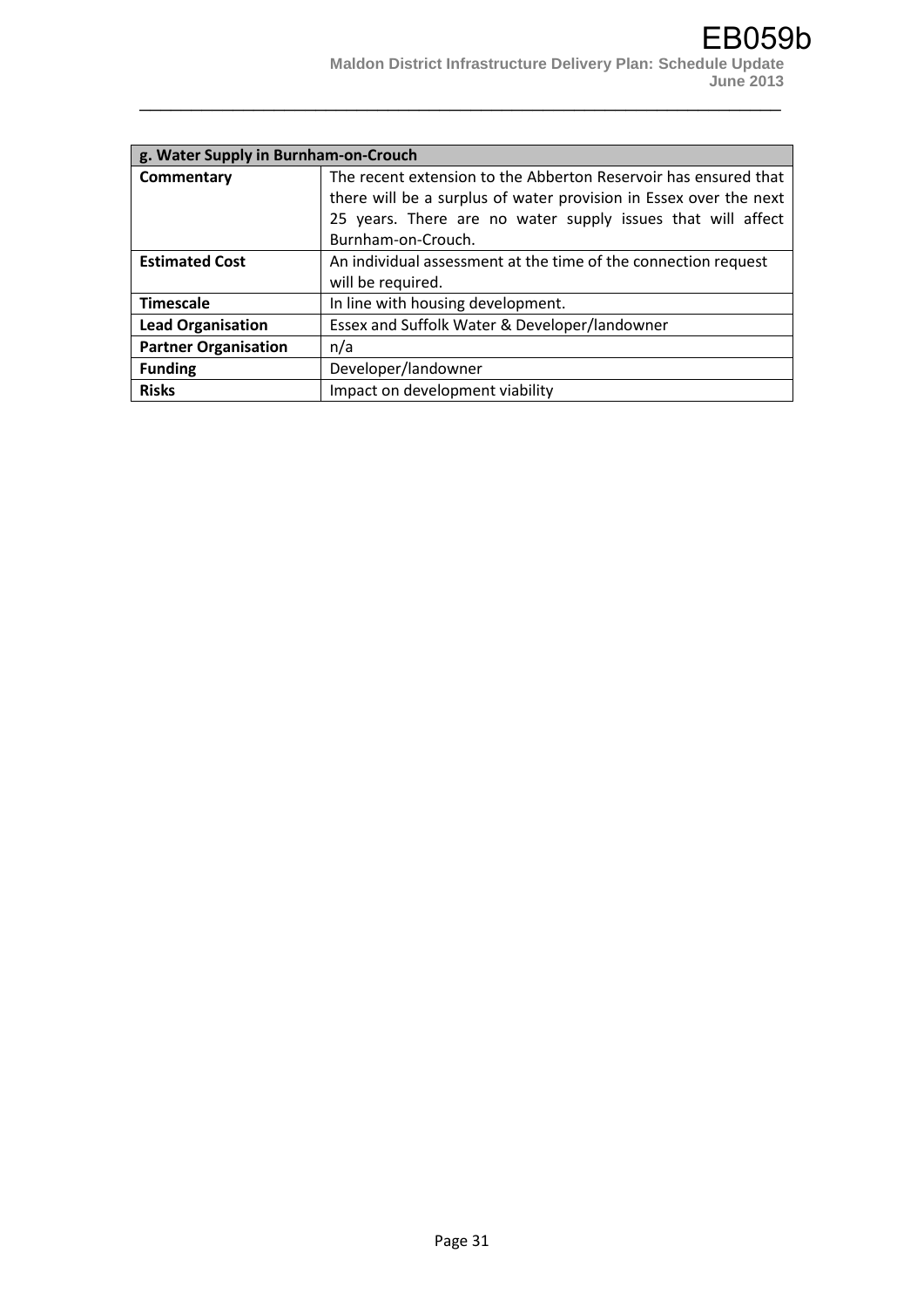#### **2.6 Telecommunications**

| a. Telephone (Landline)     |                                                                  |
|-----------------------------|------------------------------------------------------------------|
| Commentary                  | BT has an obligation to provide a landline to every household in |
|                             | the UK. Landline provision is provided by developers and         |
|                             | dedicated service providers                                      |
| <b>Estimated Cost</b>       | tbc                                                              |
| <b>Timescale</b>            | In line with housing development                                 |
| <b>Lead Organisation</b>    | BT and Developers/landowners                                     |
| <b>Partner Organisation</b> | n/a                                                              |
| <b>Funding</b>              | BT and Developers/landowners                                     |
| <b>Risks</b>                | n/a                                                              |

| b. Telecommunications - Broadband |                                                                                                                                                                                                                                                                                                                                                                                                                                                                                                                                                                                                                                                                                                                |
|-----------------------------------|----------------------------------------------------------------------------------------------------------------------------------------------------------------------------------------------------------------------------------------------------------------------------------------------------------------------------------------------------------------------------------------------------------------------------------------------------------------------------------------------------------------------------------------------------------------------------------------------------------------------------------------------------------------------------------------------------------------|
| Commentary                        | The National Broadband Strategy 2010 states that every<br>household should be able to access a minimum of 2Mbps<br>broadband and 90% of households will be able to access<br>Superfast broadband (i.e. at least 24Mbps) by 2015.<br>The Essex Rural Commission, in partnership with Essex County<br>Council identified the lack of high speed connectivity as a major<br>limiting factor on the rural economy.<br>An increase in the number of households and the economic<br>sector will mean greater demand for broadband and wireless<br>capabilities. Provision for these should be accounted for at the<br>outset of proposals and aligned with other underground works to<br>reduce disruption on roads. |
| <b>Estimated Cost</b>             | To be determined on a site by site basis                                                                                                                                                                                                                                                                                                                                                                                                                                                                                                                                                                                                                                                                       |
| <b>Timescale</b>                  | In line with housing development                                                                                                                                                                                                                                                                                                                                                                                                                                                                                                                                                                                                                                                                               |
| <b>Lead Organisation</b>          | Developer/landowner                                                                                                                                                                                                                                                                                                                                                                                                                                                                                                                                                                                                                                                                                            |
| <b>Partner Organisation</b>       | BT and other providers                                                                                                                                                                                                                                                                                                                                                                                                                                                                                                                                                                                                                                                                                         |
| <b>Funding</b>                    | Developer/landowner                                                                                                                                                                                                                                                                                                                                                                                                                                                                                                                                                                                                                                                                                            |
| <b>Risks</b>                      | Lack of digital accessibility                                                                                                                                                                                                                                                                                                                                                                                                                                                                                                                                                                                                                                                                                  |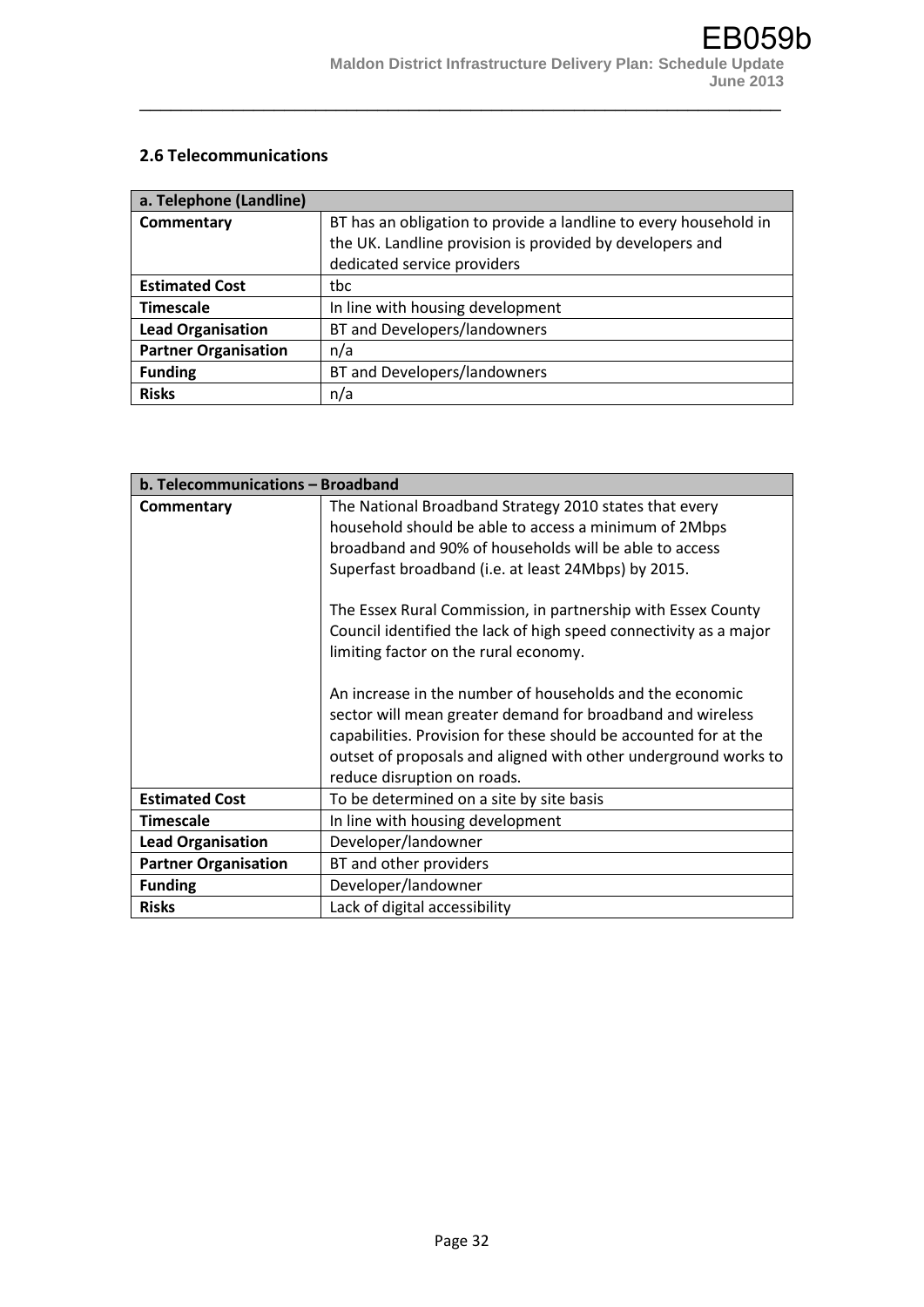| b. Telecommunications - Mobile Network |                                                                  |
|----------------------------------------|------------------------------------------------------------------|
| Commentary                             | Mobile phones, dongles, and tablet computers cannot work         |
|                                        | without a network of base stations (masts). If the base stations |
|                                        | are too far apart, the service can be interrupted. Base stations |
|                                        | are usually built about 200 to 500m apart in towns and 2 to 5km  |
|                                        | apart in rural areas. Base stations can only support a maximum   |
|                                        | 120 calls at any one time.                                       |
| <b>Estimated Cost</b>                  | To be determined on a site by site basis.                        |
| <b>Timescale</b>                       | In line with housing development and as technology evolves.      |
| <b>Lead Organisation</b>               | <b>Mobile Operators</b>                                          |
| <b>Partner Organisation</b>            | <b>Mobile Operators</b>                                          |
| <b>Funding</b>                         | <b>Mobile Operators</b>                                          |
| <b>Risks</b>                           | Lack of digital accessibility                                    |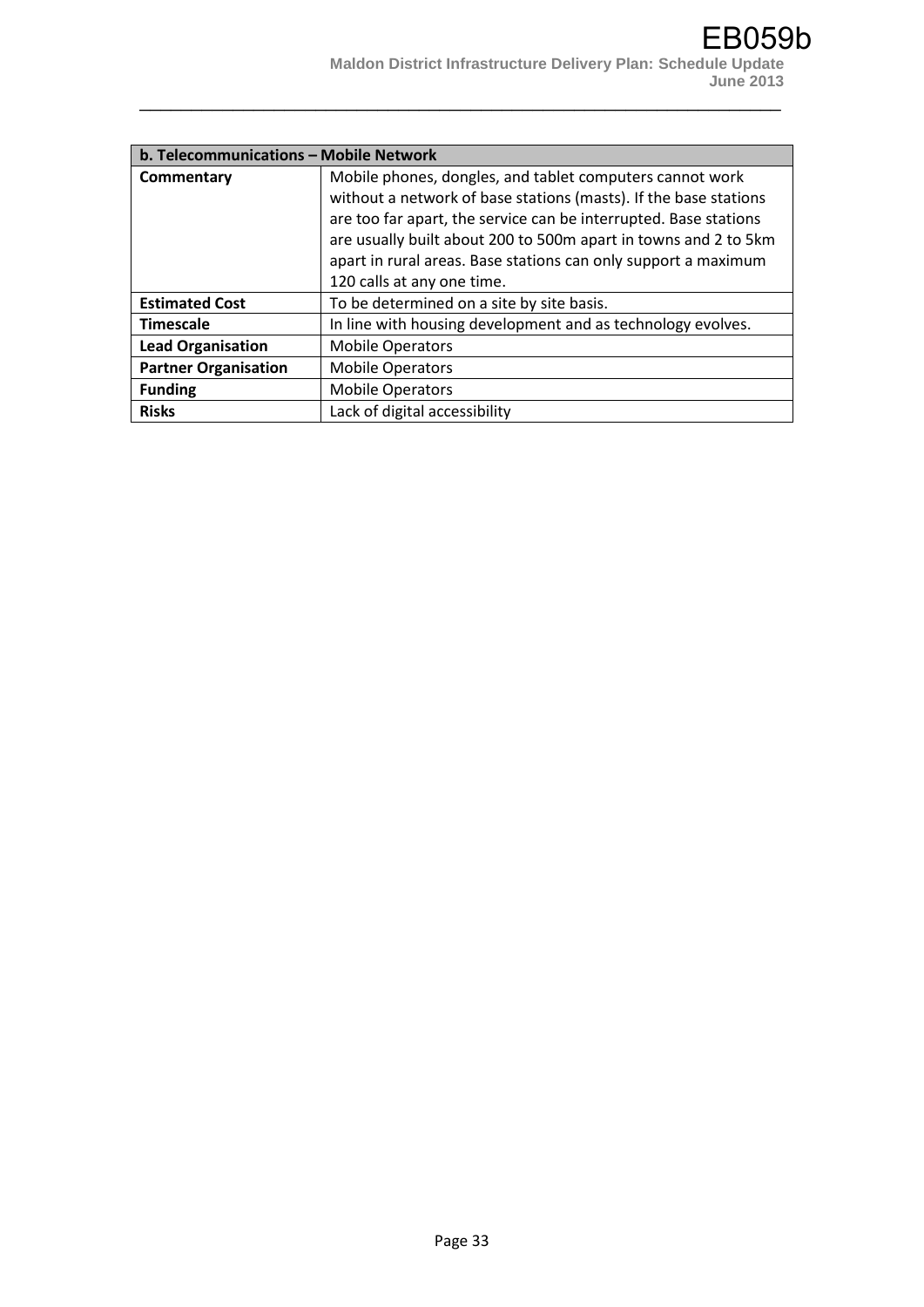# **2.7 Coast, Flooding and the Environment**

| a. Surface Water Flooding Mitigation (SUDS) |                                                                 |
|---------------------------------------------|-----------------------------------------------------------------|
| Commentary                                  | The Council will expect new development to utilise Sustainable  |
|                                             | Drainage Systems (SuDS). The SuDS approach encourages water     |
|                                             | drainage management at the source to minimise potential flood   |
|                                             | risk. The Council encourages SuDS measures promoted by Essex    |
|                                             | County Council and the Environment Agency. Essex County         |
|                                             | Council has produced a SuDs Design and Adoption Guide, which    |
|                                             | was recently subject to a public consultation (1 August 2012 to |
|                                             | 12 September 2012).                                             |
| <b>Estimated Cost</b>                       | To be confirmed.                                                |
| <b>Timescale</b>                            | In line with housing development                                |
| <b>Lead Organisation</b>                    | <b>Essex County Council</b>                                     |
| <b>Partner Organisation</b>                 | Developer/landowner, Environment Agency                         |
| <b>Funding</b>                              | S106 / CIL                                                      |
| <b>Risks</b>                                | Area flooding                                                   |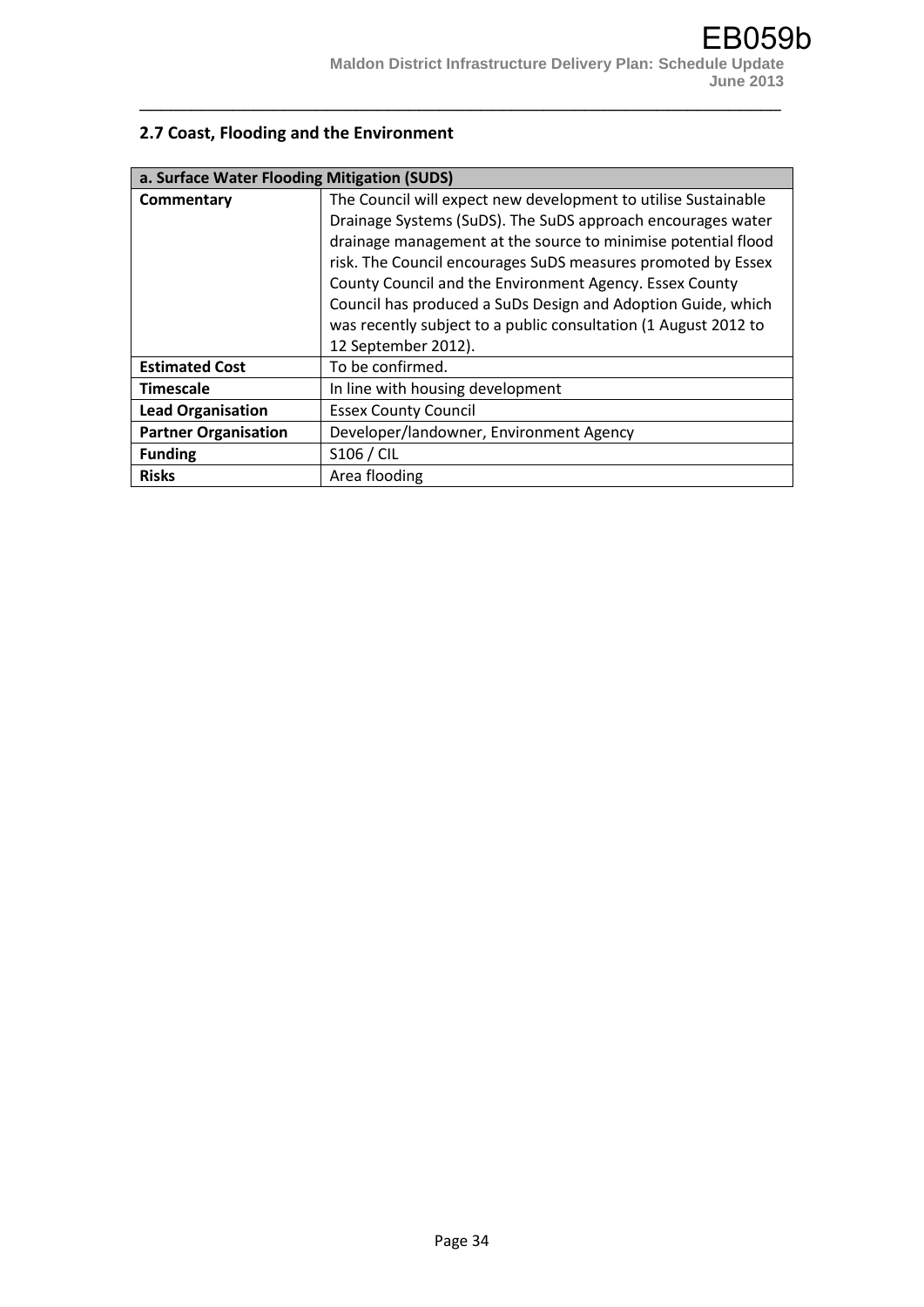| b. Marine Management - Burnham-on-Crouch |                                                                                                                                                                                                                                                                                                                                                                                                                                                                                                                                                                       |
|------------------------------------------|-----------------------------------------------------------------------------------------------------------------------------------------------------------------------------------------------------------------------------------------------------------------------------------------------------------------------------------------------------------------------------------------------------------------------------------------------------------------------------------------------------------------------------------------------------------------------|
| Commentary                               | Any proposed works in the sea or a tidal section of river would<br>need to comply with the Marine Works (Environmental Impact<br>Assessment) Regulations 2007 and the licensing requirements of<br>the Marine and Coastal Access Act 2009 administered by the<br>Marine Management Organisation.                                                                                                                                                                                                                                                                      |
|                                          | The Marine Management Organisation has indicated that the<br>Local Development Plan will need to give consideration to<br>potential landfall sites for the subsea cables associated with<br>these activities associated with energy supply and<br>telecommunications.                                                                                                                                                                                                                                                                                                 |
|                                          | As the marine planning authority for England, the Marine<br>Management Organisation began marine planning for the East of<br>England Onshore and Offshore areas in April 2011. At its<br>landward extent, a marine plan will apply to the high water mark.<br>To ensure compatibility with existing development plans, which<br>apply down to the low water mark, the Marine Management<br>Organisation are seeking to identify the 'marine relevance' of<br>applicable plan policies and ensure that reference is made to the<br>Marine and Coastal Access Act 2009. |
|                                          | Any developments taking place below the mean high water<br>springs mark or in any tidal river to the extent of the tidal<br>influence may require a marine licence from the Marine<br>Management Organisation.                                                                                                                                                                                                                                                                                                                                                        |
| <b>Estimated Cost</b>                    | n/a                                                                                                                                                                                                                                                                                                                                                                                                                                                                                                                                                                   |
| <b>Timescale</b>                         | n/a                                                                                                                                                                                                                                                                                                                                                                                                                                                                                                                                                                   |
| <b>Lead Organisation</b>                 | Marine Management Organisation                                                                                                                                                                                                                                                                                                                                                                                                                                                                                                                                        |
| <b>Partner Organisation</b>              | n/a                                                                                                                                                                                                                                                                                                                                                                                                                                                                                                                                                                   |
| <b>Funding</b>                           | n/a                                                                                                                                                                                                                                                                                                                                                                                                                                                                                                                                                                   |
| <b>Risks</b>                             | n/a                                                                                                                                                                                                                                                                                                                                                                                                                                                                                                                                                                   |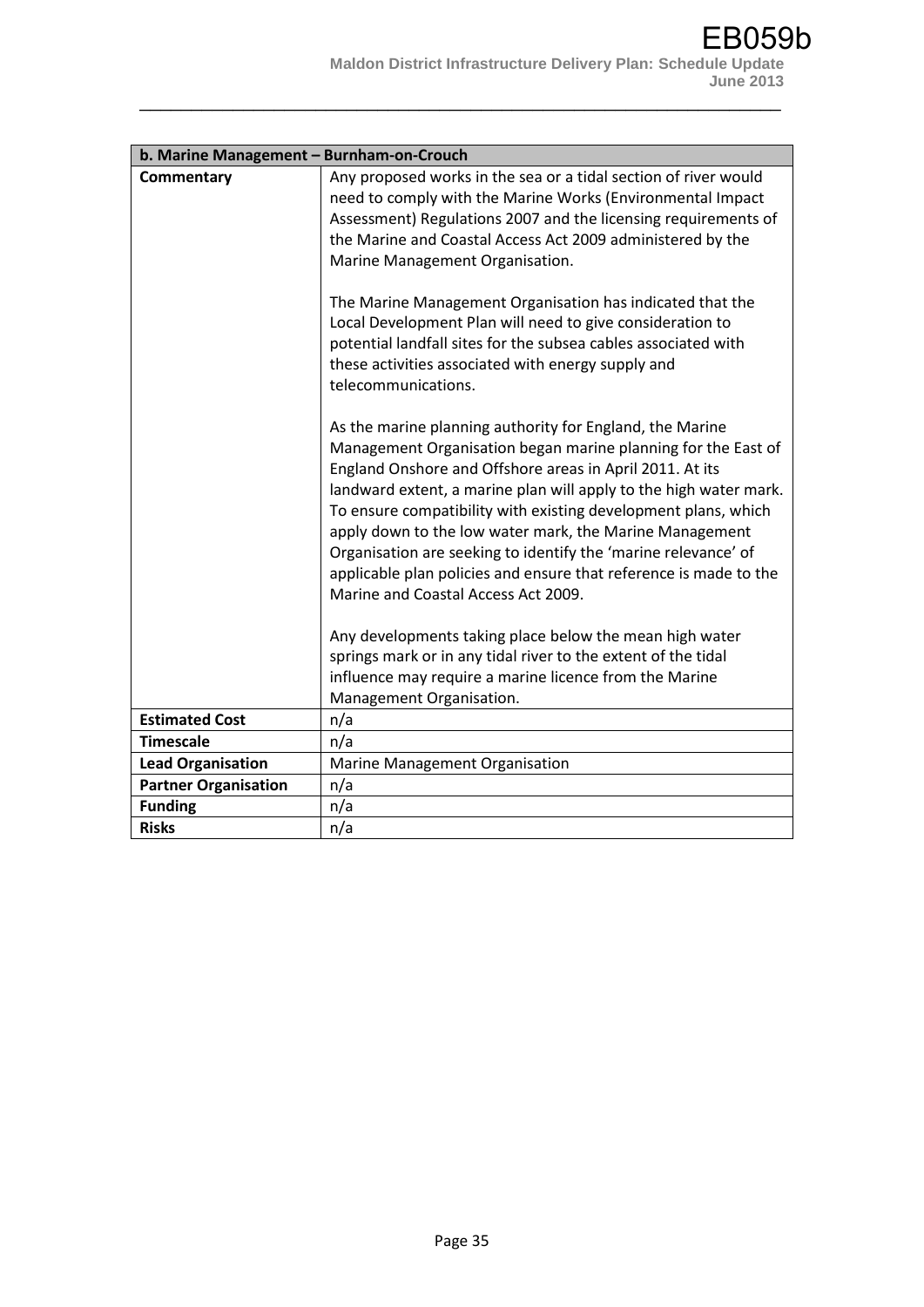### **2.8 Emergency Services**

| a. Essex Police             |                                                                                                                                                                                                                                                                                                                                                                                                                                                                                                                                                                                                                                                                                                                                                                                                                                                                                |
|-----------------------------|--------------------------------------------------------------------------------------------------------------------------------------------------------------------------------------------------------------------------------------------------------------------------------------------------------------------------------------------------------------------------------------------------------------------------------------------------------------------------------------------------------------------------------------------------------------------------------------------------------------------------------------------------------------------------------------------------------------------------------------------------------------------------------------------------------------------------------------------------------------------------------|
| Commentary                  | The location of the policing hub that provides the police<br>response to emergency and priority incidents is currently located<br>outside of Maldon District Council area. In light of the increased<br>housing, Essex Police would need to consider whether there<br>would be a need for additional resources and infrastructure at<br>locations external to Maldon District Council area. This may<br>include additional staff, equipment and facilities and/or purpose-<br>built new facilities, or an extension and adaptation of existing<br>buildings. It will not be the case that each individual<br>development will give rise to a direct need for a specific item of<br>infrastructure. However all development will contribute towards<br>a cumulative impact on delivery of the policing service.<br>The inclusion of design measures to reduce opportunities for |
|                             | crime will assist in delivering sustainable communities.                                                                                                                                                                                                                                                                                                                                                                                                                                                                                                                                                                                                                                                                                                                                                                                                                       |
| <b>Estimated Cost</b>       | Tbc                                                                                                                                                                                                                                                                                                                                                                                                                                                                                                                                                                                                                                                                                                                                                                                                                                                                            |
| <b>Timescale</b>            | In line with housing development.                                                                                                                                                                                                                                                                                                                                                                                                                                                                                                                                                                                                                                                                                                                                                                                                                                              |
| <b>Lead Organisation</b>    | <b>Essex Police</b>                                                                                                                                                                                                                                                                                                                                                                                                                                                                                                                                                                                                                                                                                                                                                                                                                                                            |
| <b>Partner Organisation</b> | Developer/landowner                                                                                                                                                                                                                                                                                                                                                                                                                                                                                                                                                                                                                                                                                                                                                                                                                                                            |
| <b>Funding</b>              | S106 / CIL                                                                                                                                                                                                                                                                                                                                                                                                                                                                                                                                                                                                                                                                                                                                                                                                                                                                     |
| <b>Risks</b>                | Insufficient policing levels                                                                                                                                                                                                                                                                                                                                                                                                                                                                                                                                                                                                                                                                                                                                                                                                                                                   |

| b. Essex Fire and Rescue    |                                                                                                                                                                                                                                                                                                    |
|-----------------------------|----------------------------------------------------------------------------------------------------------------------------------------------------------------------------------------------------------------------------------------------------------------------------------------------------|
| Commentary                  | Strategic developments can impact upon flooding in an area,<br>which in turn can impact upon the rescue operations as a direct<br>result of flooding. Appropriate drainage needs to be planned that<br>will alleviate consequential damage and prevent dangerous<br>conditions from being created. |
|                             | Automatic Water Suppression Systems should be fitted in<br>households identified as at risk or vulnerable on a long-term<br>basis.                                                                                                                                                                 |
|                             | Appropriate access for emergency appliances is essential to all<br>parts of development.                                                                                                                                                                                                           |
| <b>Estimated Cost</b>       | The cost will need to be determined at the planning application<br>stage but as a guide a water suppression system should not cost<br>more than £1,000 per dwelling.                                                                                                                               |
| <b>Timescale</b>            | In line with housing development.                                                                                                                                                                                                                                                                  |
| <b>Lead Organisation</b>    | <b>Essex Fire and Rescue</b>                                                                                                                                                                                                                                                                       |
| <b>Partner Organisation</b> | Developer/landowner                                                                                                                                                                                                                                                                                |
| <b>Funding</b>              | S106 / CIL                                                                                                                                                                                                                                                                                         |
| <b>Risks</b>                | Insufficient fire prevention and flooding prevention measures                                                                                                                                                                                                                                      |